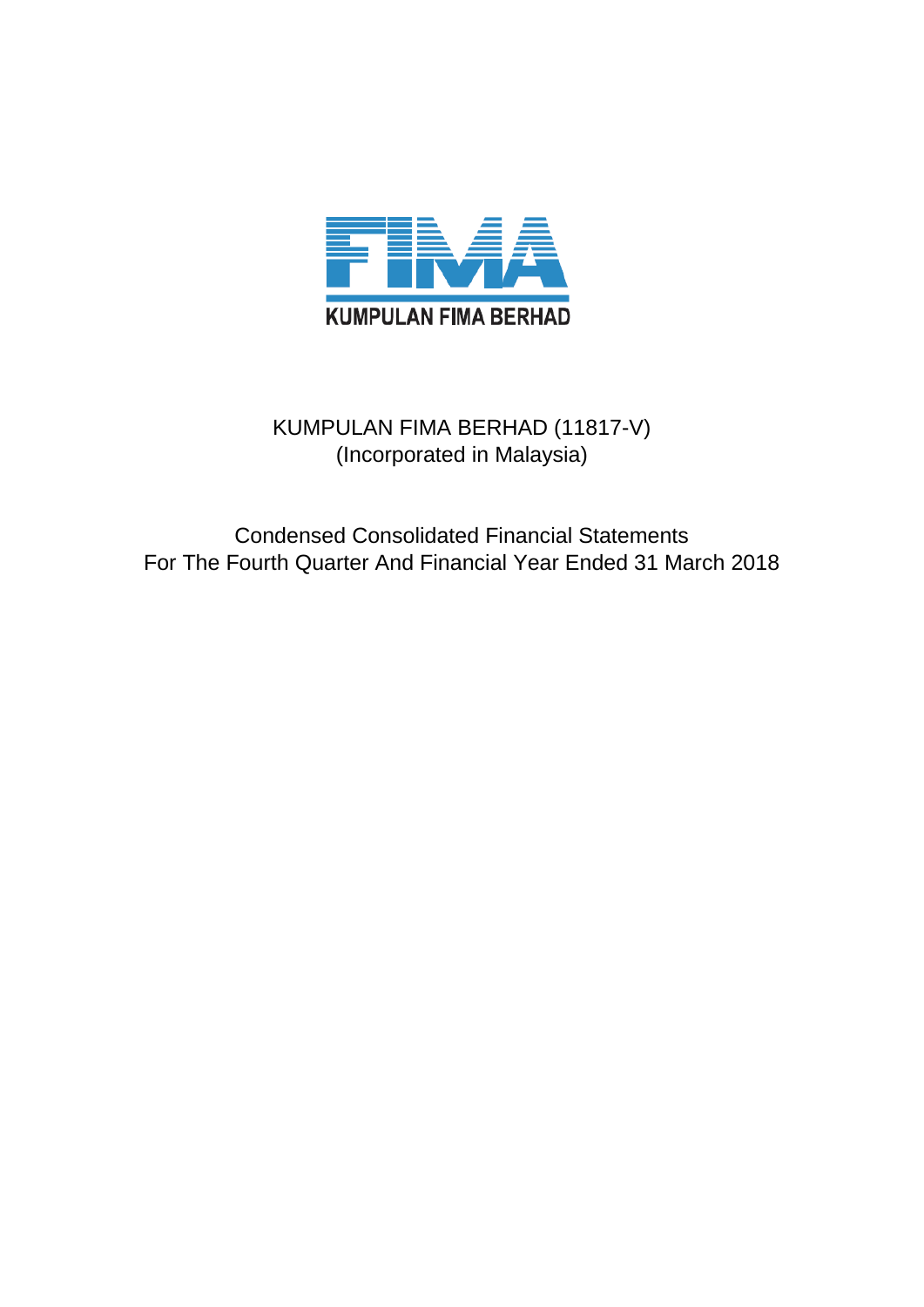**KUMPULAN FIMA BERHAD (11817-V)**<br>KUMPULAN FIMA BERHAD

#### **CONDENSED CONSOLIDATED STATEMENT OF COMPREHENSIVE INCOME FOR THE FOURTH QUARTER AND FINANCIAL YEAR ENDED 31 MARCH 2018** *(THE FIGURES HAVE NOT BEEN AUDITED)*

|                                                           | <b>Current quarter</b> |                        |                                        | 12 months cumulative   |                                        |  |  |
|-----------------------------------------------------------|------------------------|------------------------|----------------------------------------|------------------------|----------------------------------------|--|--|
|                                                           |                        | <b>Current</b><br>year | <b>Preceding year</b><br>corresponding | <b>Current</b><br>year | <b>Preceding year</b><br>corresponding |  |  |
|                                                           |                        | quarter                | quarter                                | to date                | period                                 |  |  |
|                                                           | <b>Note</b>            | 31-03-2018             | 31-03-2017                             | 31-03-2018             | 31-03-2017                             |  |  |
|                                                           |                        | <b>RM'000</b>          | <b>RM'000</b>                          | <b>RM'000</b>          | <b>RM'000</b>                          |  |  |
|                                                           |                        |                        |                                        |                        |                                        |  |  |
| Revenue                                                   | A <sub>9</sub>         | 131,953                | 127,299                                | 482,460                | 547,214                                |  |  |
| Cost of sales                                             |                        | (73, 898)              | (72, 358)                              | (294, 065)             | (339, 145)                             |  |  |
| <b>Gross profit</b>                                       |                        | 58,055                 | 54,941                                 | 188,395                | 208,069                                |  |  |
| Other income                                              |                        | 3,934                  | 4,354                                  | 12,276                 | 10,197                                 |  |  |
| Other items of expense                                    |                        |                        |                                        |                        |                                        |  |  |
| Administrative expenses                                   |                        | (32, 940)              | (22, 800)                              | (86, 244)              | (71, 869)                              |  |  |
| Selling and marketing expenses                            |                        | (7, 856)               | (6,622)                                | (12,969)               | (11, 223)                              |  |  |
| Other expenses                                            |                        | (3,000)                | (36, 842)                              | (18,999)               | (52, 615)                              |  |  |
|                                                           |                        | (43, 796)              | (66, 264)                              | (118, 212)             | (135, 707)                             |  |  |
| Finance costs                                             |                        | (398)                  | (218)                                  | (1,500)                | (748)                                  |  |  |
| Share of results of associates                            |                        | (141)                  | 2,036                                  | (475)                  | 2,861                                  |  |  |
| Profit/(loss) before tax                                  | A9/A10                 | 17,654                 | (5, 151)                               | 80,484                 | 84,672                                 |  |  |
| Income tax expense                                        | B <sub>5</sub>         | (11,099)               | (9,074)                                | (31, 717)              | (34, 243)                              |  |  |
| Profit/(loss) net of tax                                  |                        | 6,555                  | (14, 225)                              | 48,767                 | 50,429                                 |  |  |
| Other comprehensive income                                |                        |                        |                                        |                        |                                        |  |  |
| Foreign currency translation differences                  |                        |                        |                                        |                        |                                        |  |  |
| for foreign operations                                    |                        | (13, 358)              | (2,094)                                | (27, 036)              | 17,880                                 |  |  |
| Reversal of revaluation surplus of property,              |                        |                        |                                        |                        |                                        |  |  |
| plant and equipment previously recognised                 |                        |                        | (11,522)                               |                        | (11, 522)                              |  |  |
| Remeasurement of defined benefit liability                |                        | (36)                   | (75)                                   | (36)                   | (75)                                   |  |  |
|                                                           |                        |                        |                                        |                        |                                        |  |  |
| Total comprehensive income/(loss)<br>for the period/ year |                        | (6, 839)               | (27, 916)                              | 21,695                 | 56,712                                 |  |  |
|                                                           |                        |                        |                                        |                        |                                        |  |  |
| Profit attributable to:                                   |                        |                        |                                        |                        |                                        |  |  |
| Equity holders of the Company                             |                        | 3,085                  | (15, 102)                              | 31,537                 | 29,844                                 |  |  |
| Non-controlling interests                                 |                        | 3,470                  | 877                                    | 17,230                 | 20,585                                 |  |  |
| Profit/(loss) for the period/ year                        |                        | 6,555                  | (14, 225)                              | 48,767                 | 50,429                                 |  |  |
| <b>Total comprehensive income</b>                         |                        |                        |                                        |                        |                                        |  |  |
| attributable to:                                          |                        |                        |                                        |                        |                                        |  |  |
| Equity holders of the Company                             |                        | (7, 458)               | (27,005)                               | 9,463                  | 37,863                                 |  |  |
| Non-controlling interests                                 |                        | 619                    | (911)                                  | 12,232                 | 18,849                                 |  |  |
| <b>Total comprehensive income/(loss)</b>                  |                        |                        |                                        |                        |                                        |  |  |
| for the period/ year                                      |                        | (6, 839)               | (27, 916)                              | 21,695                 | 56,712                                 |  |  |
| Earnings per share attributable                           |                        |                        |                                        |                        |                                        |  |  |
| to equity holders of the Company:                         |                        |                        |                                        |                        |                                        |  |  |
| Basic/ diluted earnings/(loss)                            |                        |                        |                                        |                        |                                        |  |  |
| per share (sen)                                           | <b>B12</b>             | 1.09                   | (5.42)                                 | 11.18                  | 10.70                                  |  |  |

(The condensed consolidated statement of comprehensive income should be read in conjunction with the audited financial statements for the year ended 31 March 2017 and the accompanying explanatory notes attached to the interim financial *statements).*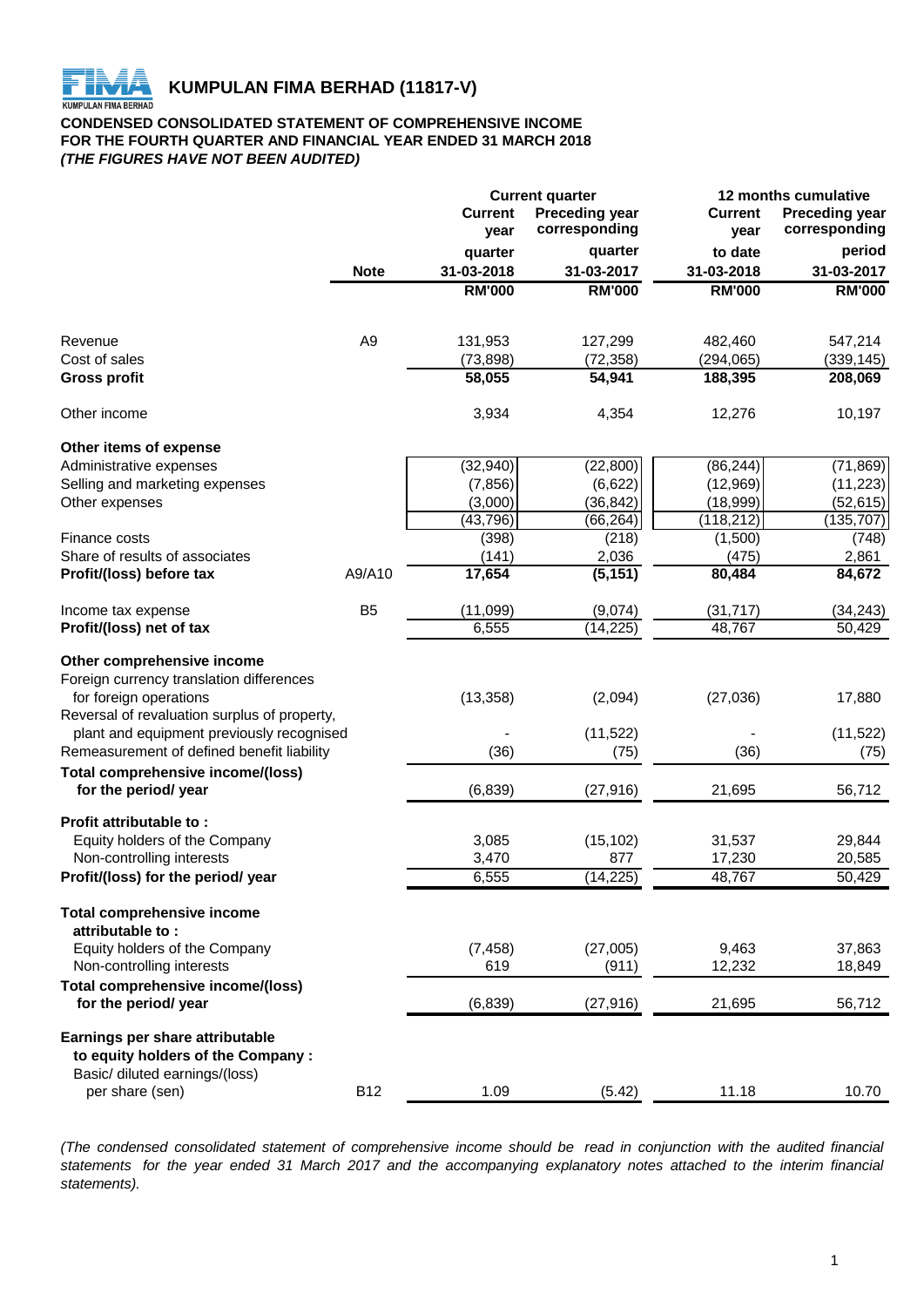### **CONDENSED CONSOLIDATED STATEMENT OF FINANCIAL POSITION AS AT 31 MARCH 2018**

|                                                                                       | As at<br>31-03-2018<br>(unaudited) | As at<br>31-03-2017<br>(audited) |
|---------------------------------------------------------------------------------------|------------------------------------|----------------------------------|
|                                                                                       | <b>RM'000</b>                      | <b>RM'000</b>                    |
| <b>ASSETS</b>                                                                         |                                    |                                  |
| <b>Non-current assets</b>                                                             |                                    |                                  |
| Property, plant and equipment                                                         | 330,965                            | 319,119                          |
| Investment properties                                                                 | 66,829                             | 68,464                           |
| <b>Biological assets</b>                                                              | 177,794                            | 156,208                          |
| Investment in associates                                                              | 43,647                             | 46,516                           |
| Deferred tax assets                                                                   | 9,206                              | 6,966                            |
| Goodwill on consolidation                                                             | 12,710                             | 12,710                           |
|                                                                                       | 641,151                            | 609,983                          |
| <b>Current assets</b>                                                                 |                                    |                                  |
| Inventories                                                                           | 77,424                             | 82,812                           |
| Trade receivables                                                                     | 141,507                            | 108,149                          |
| Other receivables                                                                     | 20,941                             | 32,552                           |
| Short term cash investments                                                           | 51,886                             |                                  |
| Cash and bank balances                                                                | 235,297                            | 390,780                          |
|                                                                                       | 527,055                            | 614,293                          |
| <b>TOTAL ASSETS</b>                                                                   | 1,168,206                          | 1,224,276                        |
| <b>EQUITY AND LIABILITIES</b><br>Equity attributable to equity holders of the Company |                                    |                                  |
| Share capital                                                                         | 311,670                            | 311,670                          |
| Treasury shares                                                                       | (440)                              |                                  |
| Other reserves                                                                        | 119,616                            | 141,654                          |
| Retained earnings                                                                     | 321,813                            | 315,379                          |
|                                                                                       | 752,659                            | 768,703                          |
| Non-controlling interests<br><b>Total equity</b>                                      | 244,935                            | 257,704                          |
|                                                                                       | 997,594                            | 1,026,407                        |
| <b>Non-current liabilities</b>                                                        |                                    |                                  |
| Finance lease obligations                                                             | 15,588                             | 16,176                           |
| Retirement benefit obligations                                                        | 1,813                              | 1,837                            |
| Deferred tax liabilities                                                              | 37,140                             | 32,922                           |
|                                                                                       | $\overline{5}$ 4,541               | 50,935                           |
| <b>Current liabilities</b>                                                            |                                    |                                  |
| Finance lease obligations                                                             | 611                                | 624                              |
| Short term borrowings                                                                 | 33,419                             | 14,516                           |
| Trade and other payables                                                              | 65,820                             | 112,459                          |
| Provisions                                                                            | 12,081                             | 16,947                           |
| Tax payable                                                                           | 4,140                              | 2,388                            |
| <b>Total liabilities</b>                                                              | 116,071                            | 146,934                          |
| <b>TOTAL EQUITY AND LIABILITIES</b>                                                   | 170,612<br>1,168,206               | 197,869<br>1,224,276             |
|                                                                                       |                                    |                                  |
| Net assets per share (RM)                                                             | 2.67                               | 2.72                             |

*(The condensed consolidated statement of financial position should be read in conjunction with the audited* financial statements for the year ended 31 March 2017 and the accompanying explanatory notes attached to the *interim financial statements).*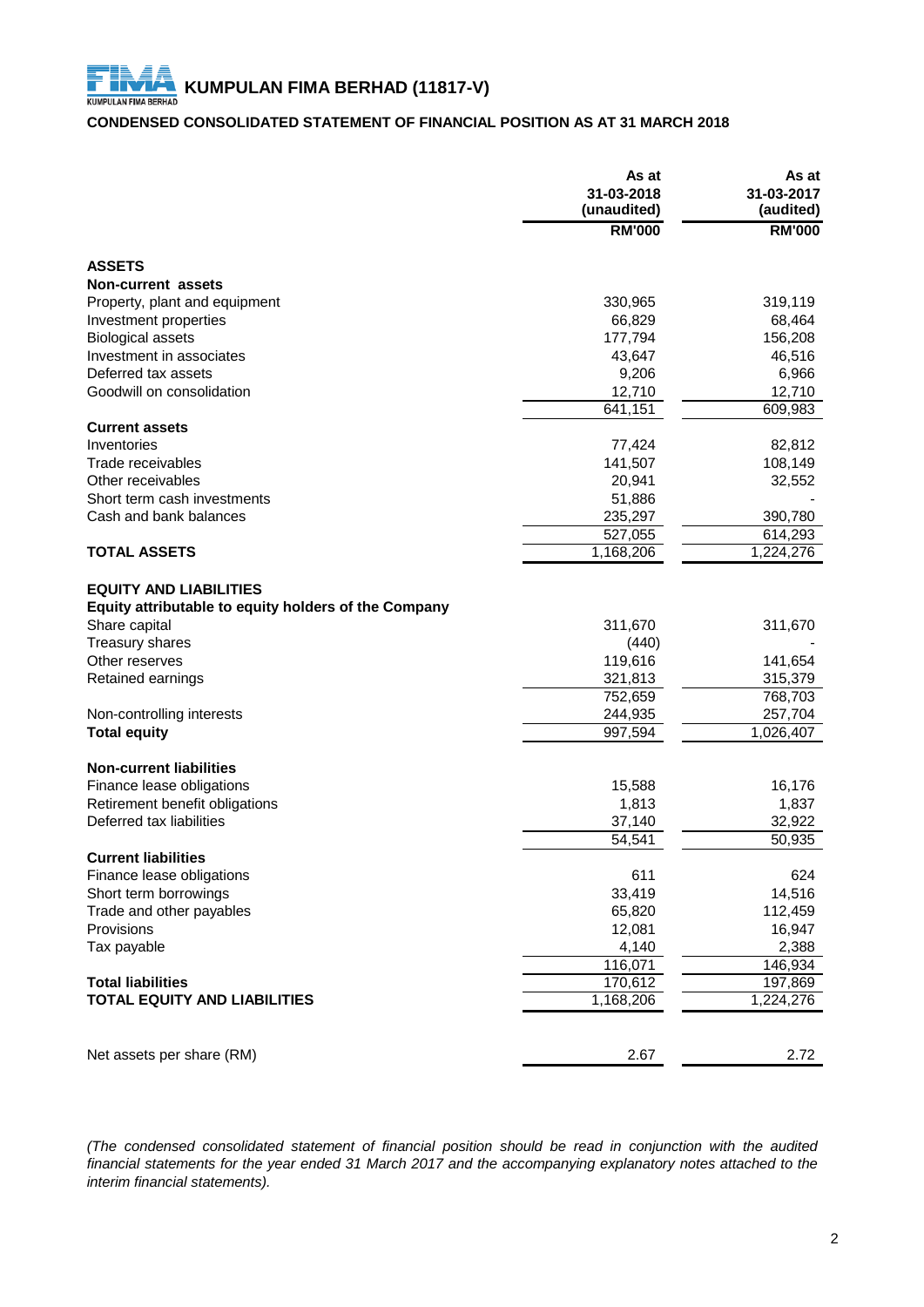

**CONDENSED CONSOLIDATED STATEMENT OF CHANGES IN EQUITY FOR THE FINANCIAL YEAR ENDED 31 MARCH 2018**

|                                                                                                                                                                              |                          |                               |                           |                      |                              |                                 | Attributable to equity holders of the Company                      |                                               |                                |                      |                           |                                  |                                 |
|------------------------------------------------------------------------------------------------------------------------------------------------------------------------------|--------------------------|-------------------------------|---------------------------|----------------------|------------------------------|---------------------------------|--------------------------------------------------------------------|-----------------------------------------------|--------------------------------|----------------------|---------------------------|----------------------------------|---------------------------------|
|                                                                                                                                                                              |                          |                               |                           |                      |                              |                                 | Non-distributable                                                  |                                               |                                | <b>Distributable</b> |                           |                                  |                                 |
|                                                                                                                                                                              | Share<br>capital         | Share<br>premium <sup>*</sup> | <b>Treasury</b><br>shares | reserves             | Other Revaluation<br>reserve | Capital<br>reserve              | Capital<br>reserve<br>arising from<br>bonus issue in<br>subsidiary | <b>Employee</b><br>share<br>option<br>reserve | Foreign<br>exchange<br>reserve | Retained<br>earnings | <b>Total</b>              | Non-<br>controlling<br>interests | <b>Total</b><br>equity          |
| Group                                                                                                                                                                        | <b>RM'000</b>            | <b>RM'000</b>                 | <b>RM'000</b>             | <b>RM'000</b>        | <b>RM'000</b>                | <b>RM'000</b>                   | <b>RM'000</b>                                                      | <b>RM'000</b>                                 | <b>RM'000</b>                  | <b>RM'000</b>        | <b>RM'000</b>             | <b>RM'000</b>                    | <b>RM'000</b>                   |
| At 1 April 2017<br>Total comprehensive income for the period                                                                                                                 | 311,670                  |                               | $\sim$<br>$\blacksquare$  | 141,654<br>(22, 038) | 81,848                       | 437                             | 66,459                                                             | $\blacksquare$                                | (7,090)<br>(22, 038)           | 315,379<br>31,501    | 768,703<br>9,463          | 257,704<br>12,232                | 1,026,407<br>21,695             |
| <b>Transactions with owners</b><br>Acquisition of subsidiary                                                                                                                 | $\overline{\phantom{a}}$ | $\sim$                        | $\sim$                    |                      |                              |                                 | ٠                                                                  |                                               |                                |                      | $\sim$                    | 1,030                            | 1,030                           |
| Purchase of treasury shares<br>Acquisition of non-controlling interests<br><b>Dividends</b>                                                                                  |                          |                               | (440)<br>٠                |                      |                              |                                 |                                                                    |                                               |                                | 334<br>(25, 401)     | (440)<br>334<br>(25, 401) | (396)<br>(507)<br>$\sim$         | (836)<br>(173)<br>(25, 401)     |
| Dividend paid to minority shareholders of subsidiaries                                                                                                                       | $\sim$                   | $\overline{\phantom{a}}$      | $\blacksquare$            |                      | $\sim$                       |                                 | ٠                                                                  | $\sim$                                        |                                |                      | $\sim$                    | (25, 128)                        | (25, 128)                       |
| Total transaction with owners                                                                                                                                                |                          |                               | $\blacksquare$            |                      |                              |                                 |                                                                    |                                               |                                | (25,067)             | (25, 507)                 | (25,001)                         | (50, 508)                       |
| At 31 March 2018                                                                                                                                                             | 311,670                  | $\sim$                        | (440)                     | 119,616              | 81.848                       | 437                             | 66.459                                                             | $\sim$                                        | (29, 128)                      | 321.813              | 752.659                   | 244.935                          | 997.594                         |
| At 1 April 2016<br>Total comprehensive income for the period                                                                                                                 | 276,968                  | 24,713                        | $\blacksquare$<br>$\sim$  | 138,002<br>8,079     | 87,471<br>(5,623)            | 437<br>$\overline{\phantom{a}}$ | 66,459                                                             | 4,427                                         | (20, 792)<br>13,702            | 308,617<br>29,784    | 748,300<br>37,863         | 250,986<br>18,849                | 999,286<br>56,712               |
| <b>Transactions with owners</b>                                                                                                                                              |                          |                               |                           |                      |                              |                                 |                                                                    |                                               |                                |                      |                           |                                  |                                 |
| <b>Dividends</b><br>Dividend paid to minority shareholders of subsidiaries<br>Purchase of treasury shares by a subsidiary                                                    |                          | $\overline{\phantom{a}}$      | $\sim$                    |                      |                              |                                 |                                                                    |                                               |                                | (25, 324)            | (25, 324)                 | (11, 739)<br>(392)               | (25, 324)<br>(11, 739)<br>(392) |
| Share options exercised<br>Grant of equity-settled share options                                                                                                             | 5,264                    | 4,725                         | $\sim$                    | (2, 168)<br>43       |                              |                                 | $\blacksquare$                                                     | (2, 168)<br>43                                |                                |                      | 7,821<br>43               | $\blacksquare$                   | 7,821<br>43                     |
| Transfer to retained earnings for share options lapsed<br>Reclassification of share premium account to share<br>capital pursuant to Section 618(2) of the Companies Act 2016 | 29,438                   | (29, 438)                     | $\blacksquare$<br>$\sim$  | (2, 302)             |                              |                                 | $\blacksquare$<br>$\sim$                                           | (2, 302)                                      |                                | 2,302                |                           |                                  | $\sim$                          |
| Total transaction with owners                                                                                                                                                | 34,702                   | (24, 713)                     | $\sim$<br>$\blacksquare$  | (4, 427)             |                              |                                 | $\blacksquare$                                                     | (4, 427)                                      |                                | (23, 022)            | (17, 460)                 | (12, 131)                        | (29, 591)                       |
| At 31 March 2017                                                                                                                                                             | 311,670                  |                               | $\sim$                    | 141,654              | 81,848                       | 437                             | 66,459                                                             | $\sim$                                        | (7,090)                        | 315,379              | 768,703                   | 257,704                          | 1,026,407                       |

(The condensed consolidated statements of changes in equity should be read in conjunction with the audited financial statements for the year ended 31 March 2017 and the accompanying explanatory notes attached to the interi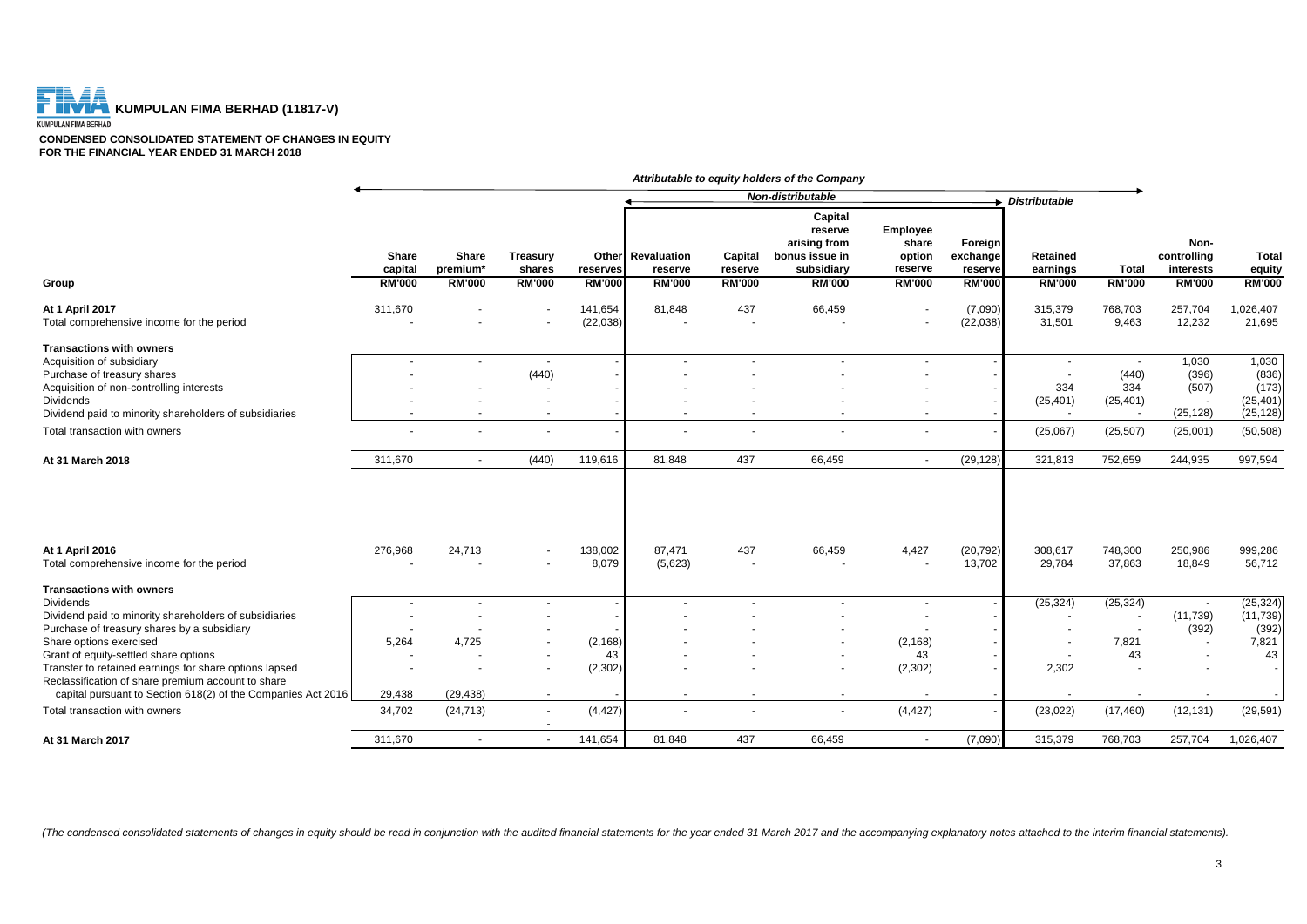

#### **CONDENSED CONSOLIDATED STATEMENT OF CASH FLOWS FOR THE FINANCIAL YEAR ENDED 31 MARCH 2018**

|                                                                         | -12 months ended- |                 |
|-------------------------------------------------------------------------|-------------------|-----------------|
|                                                                         | 31-03-2018        | 31-03-2017      |
|                                                                         | <b>RM'000</b>     | <b>RM'000</b>   |
| <b>CASH FLOWS FROM OPERATING ACTIVITIES</b>                             |                   |                 |
| Profit before tax                                                       | 80,484            | 84,672          |
| Adjustments for:                                                        |                   |                 |
| Amortisation of biological assets                                       | 3,893             | 6,450           |
| Depreciation of investment properties                                   | 1,635             | 1,633           |
| Depreciation for property, plant and equipment                          | 19,113            | 25,755          |
| Impairment loss on property, plant and equipments                       | 832               | 4,646           |
| Impairment loss on biological assets                                    |                   | 24,779          |
| Impairment loss on trade receivables                                    | 55                | 111             |
| Impairment loss on other receivables                                    | 368               | 3,991           |
| Interest expense<br>Interest income                                     | 1,500             | 748             |
| Distribution from short term cash investments                           | (8,945)<br>(457)  | (8,792)         |
| Provision for warranty                                                  | (4,866)           | (2, 287)        |
| Negative goodwill on acquisition of subsidiaries                        | (275)             |                 |
| Net gain on disposal of property, plant and equipment                   | (108)             | (2)             |
| Net unrealised forex loss                                               | 8,438             | 3               |
| Provision for retirement benefit obligation                             | 289               | 284             |
| Share of loss/(profit) of associates                                    | 475               | (2,861)         |
| Write back of impairment loss on trade receivables                      | (265)             | (1, 498)        |
| Write back of impairment loss on other receivables                      | (2,534)           |                 |
| Write down of inventories                                               | 2,484             | 2,462           |
| Write off of biological assets                                          |                   | 70              |
| Share and options granted under ESS                                     |                   | 43              |
| Operating profit before working capital changes                         | 102,116           | 140,207         |
| Decrease in inventories                                                 | 2,904             | 4,101           |
| (Increase)/decrease in receivables                                      | (29, 835)         | 62,289          |
| (Decrease)/increase in payables                                         | (46, 446)         | 25,606          |
| Cash generated from operations                                          | 28,739            | 232,203         |
| Interest paid                                                           | (1,500)           | (748)           |
| Taxes paid                                                              | (29, 659)         | (38, 432)       |
| Retirement benefits paid                                                | (43)<br>(2, 463)  | (50)<br>192,973 |
| Net cash (used in)/generated from operating activities                  |                   |                 |
| <b>CASH FLOWS FROM INVESTING ACTIVITIES</b>                             |                   |                 |
| Biological assets expenditure                                           | (18,690)          | (30, 228)       |
| Acquisition of subsidiary, net cash acquired                            | (4, 564)          |                 |
| Proceeds from disposal of property, plant and equipment                 | 117               | 3               |
| Purchase of property, plant and equipment                               | (13,805)          | (14,261)        |
| Net dividend received from associate companies                          | 2,483             | 1,140           |
| Acquisition of non-controlling interests                                | (173)             |                 |
| Interest received                                                       | 8,945             | 8,792           |
| Distribution received from short term cash investments                  | 457               |                 |
| Net placement of deposits                                               | 23,000            | (23,000)        |
| Net investment in short term cash investments                           | (51, 886)         |                 |
| Net cash used in investing activities                                   | (54,116)          | (57, 554)       |
| <b>CASH FLOWS FROM FINANCING ACTIVITIES</b>                             |                   |                 |
| Net (repayment)/drawdown of borrowings                                  | (18, 913)         | 765             |
| Repayment of obligation under finance lease                             | (601)             | (645)           |
| Proceeds from exercise of employee share scheme                         |                   | 7,821           |
| Acquisition of treasury shares                                          | (440)             |                 |
| Dividend paid                                                           | (25, 401)         | (25, 324)       |
| Dividend paid by a subsidiary to non-controlling interests              | (25, 128)         | (11,739)        |
| Net cash used in financing activities                                   | (70,483)          | (29, 122)       |
|                                                                         |                   |                 |
| NET (DECREASE)/INCREASE IN CASH AND CASH EQUIVALENTS                    | (127,062)         | 106,297         |
| EFFECT ON FOREIGN EXCHANGE RATE CHANGES IN CASH                         |                   |                 |
| <b>AND CASH EQUIVALENTS</b>                                             | (5, 421)          | 13,891          |
| CASH AND CASH EQUIVALENTS AT BEGINNING OF YEAR                          | 367,780           | 247,592         |
| <b>CASH AND CASH EQUIVALENTS AT END OF YEAR</b>                         | 235,297           | 367,780         |
|                                                                         |                   |                 |
| <b>CASH AND CASH EQUIVALENTS COMPRISE:</b>                              |                   |                 |
| Cash and bank balances                                                  | 69,674            | 98,087          |
| Fixed deposits with financial institutions                              | 165,623           | 292,693         |
| Total cash and bank balances                                            | 235,297           | 390,780         |
| Less: Deposit with a licensed bank with maturity more than three months |                   | (23,000)        |
| Cash and cash equivalents                                               | 235,297           | 367,780         |

(The condensed consolidated statement of cash flows should be read in conjunction with the audited financial statements for *the year ended 31 March 2017 and the accompanying explanatory notes attached to the interim financial statements).* 4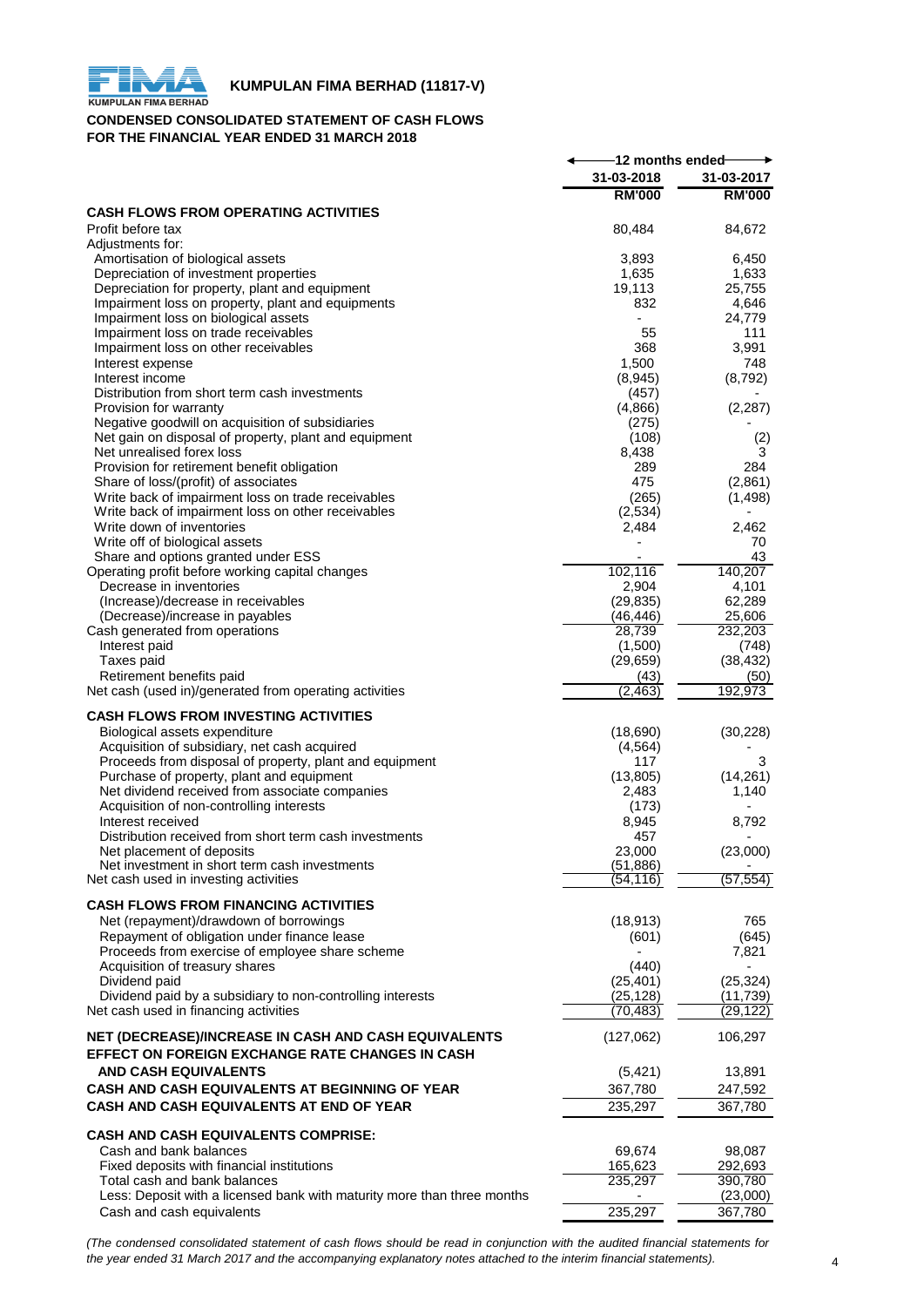

#### **NOTES TO THE QUARTERLY ANNOUNCEMENT FOR THE FOURTH QUARTER AND FINANCIAL YEAR ENDED 31 MARCH 2018**

#### **PART A - Explanatory notes pursuant to FRS 134**

#### **A1. Basis of preparation**

The interim financial statements are unaudited and have been prepared in accordance with the requirements of FRS 134: Interim Financial Reporting and paragraph 9.22 of the Listing Requirements of the Bursa Securities.

The interim financial statements should be read in conjunction with the audited financial statements for the year ended 31 March 2017. These explanatory notes attached to the interim financial statements provide an explanation of events and transactions that are significant to the understanding of the changes in the financial position and performance of the Group since the financial year ended 31 March 2017.

#### **A2. Changes in accounting policies**

The significant accounting policies adopted are consistent with those of the audited financial statements for the year ended 31 March 2017 except for the adoption of the following new and revised Financial Reporting Standards ("FRS"), Amendments to FRSs and IC Interpretations.

#### **(a) Adoption of FRSs, Amendments to FRSs and IC Interpretations**

On 1 April 2017, the Group adopted the following FRSs and Amendments to FRSs, IC Interpretations and amendments to IC Interpretations:

- Annual Improvements to FRSs 2014-2016 Cycle
- Amendments to FRS 107: Disclosure Initiatives
- Amendments to FRS 112: Recognition of Deferred Tax Assets for Unrealised Losses

The adoption of the above FRSs and Amendments to FRS did not have significant effect on the financial performance or presentation of the financial statements of Group.

#### **(b) Standards and interpretations issued but not yet effective**

The Group has not early adopted the following new and amended FRS and IC Interpretations that are not yet effective:

| <b>Description</b>                                                                                                 | <b>Effective for</b><br>financial period<br>beginning on or after |
|--------------------------------------------------------------------------------------------------------------------|-------------------------------------------------------------------|
| FRS 9: Financial Instruments (2014)<br>Amendments to FRS 10 and FRS 128: Sale or Contribution of Assets between an | 1 January 2018                                                    |
| Investor and its Associates or Joint Venture                                                                       | Yet to be determined                                              |

The directors expect that the adoption of the above standards and interpretations will have no material impact on the financial statements in the period of initial application except as discussed below:

#### FRS 9: Financial Instruments

In November 2014, MASB issued the final version of FRS 9 Financial Instruments which reflects all phases of the financial instruments project and replaces FRS 139 Financial Instruments: Recognition and Measurement and all previous versions of FRS 9. The standard introduces new requirements for classification and measurement, impairment and hedge accounting. FRS 9 is effective for annual periods beginning on or after 1 January 2018, with early application permitted. Retrospective application is required, but comparative information is not compulsory. The adoption of FRS 9 will have an effect on the classification and measurement of the Group's financial assets, but no impact on the classification and measurement of the Group's financial liabilities.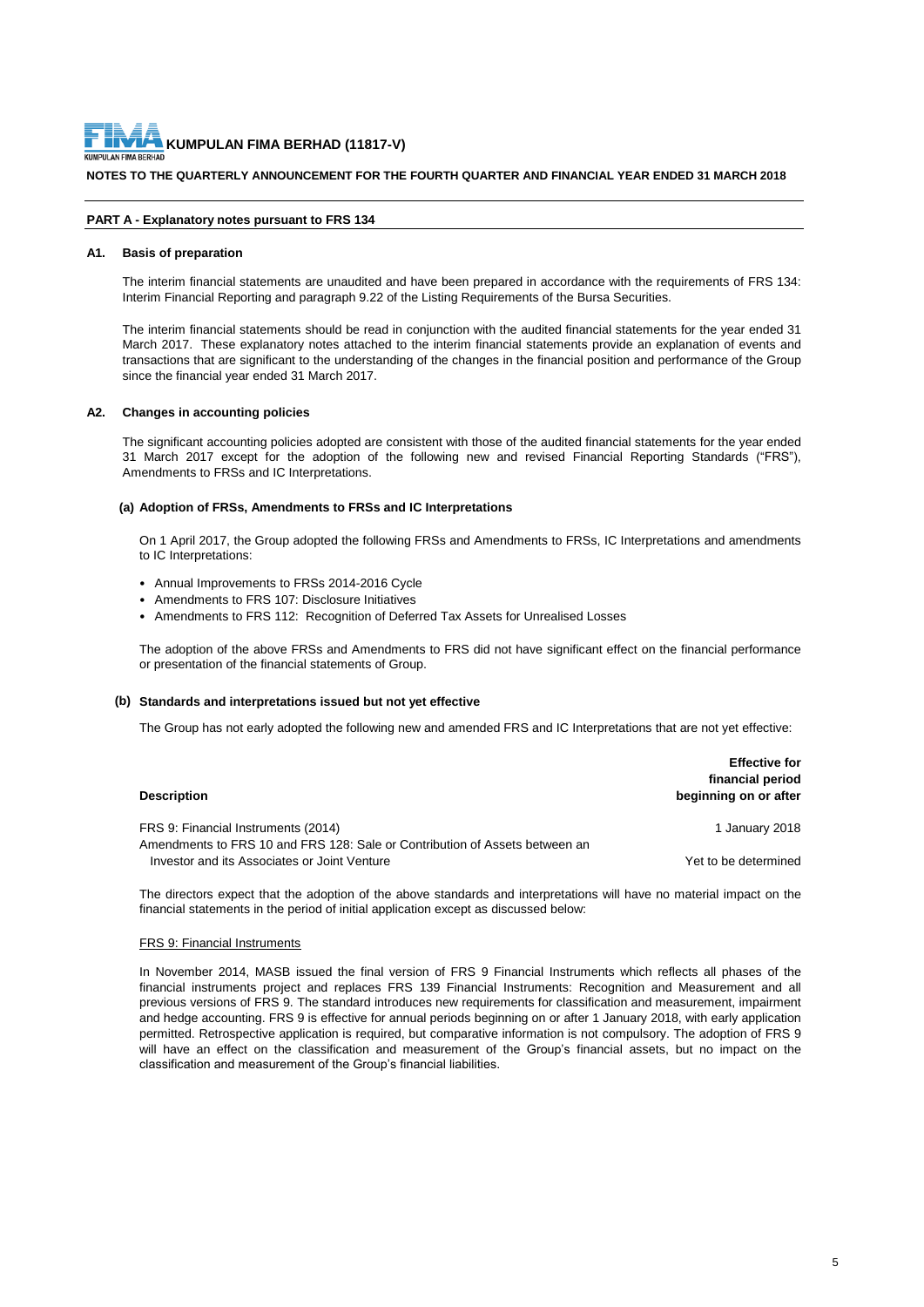

#### **NOTES TO THE QUARTERLY ANNOUNCEMENT FOR THE FOURTH QUARTER AND FINANCIAL YEAR ENDED 31 MARCH 2018**

#### **A2. Changes in accounting policies (cont'd.)**

#### **(c) Malaysian Financial Reporting Standards**

On 19 November 2011, the Malaysian Accounting Standards Board ("MASB") issued a new MASB approved accounting framework, the Malaysian Financial Reporting Standards Framework ("MFRS Framework").

The MFRS Framework is to be applied by all Entities Other than Private Entities for annual periods beginning on or after 1 January 2012, with the exception of entities that are within the scope of MFRS 141 Agriculture (MFRS 141) and IC Interpretation 15 Agreements for the Construction of Real Estate (IC 15), including its parent, significant investor and venturer (herein called "Transitioning Entities").

Transitioning Entities are allowed to defer adoption of the new MFRS Framework. The adoption of the MFRS Framework by Transitioning Entities will be mandatory for annual periods beginning on or after 1 January 2018.

The Group falls within the scope definition of Transitioning Entities and accordingly, will be required to prepare financial statements using the MFRS Framework in its first MFRS interim financial statements for the quarter ending 30 June 2018. In presenting its first MFRS financial statements, the Group will be required to adjust the comparative financial statements prepared under FRS to amounts reflecting the application of MFRS Framework. The majority of the adjustments required on transition will be made, retrospectively, against the opening retained earnings.

The Group has not completed its assessment of the financial effects of the differences between Financial Reporting Standards and accounting standards under the MFRS Framework. The Group expects to be in a position to fully comply with the requirements of the MFRS Framework for the financial year ending 31 March 2019.

#### **A3. Auditors' report on preceding annual financial statements.**

The financial statements of the Group for the financial year ended 31 March 2017 were not subject to any audit qualification.

#### **A4. Seasonal and cyclical factors**

The operations of the Group are not affected by any seasonal or cyclical factors other than the manufacturing segment which is affected by cyclical changes in volume of certain products whilst the plantation segment is affected by seasonal crop production, weather conditions and fluctuating commodity prices.

#### **A5. Unusual items affecting the financial statements**

There were no unusual items affecting the financial statements of the Group for the financial year ended 31 March 2018.

#### **A6. Changes in estimates**

There were no changes or estimates that have a material effect on the current quarter's results.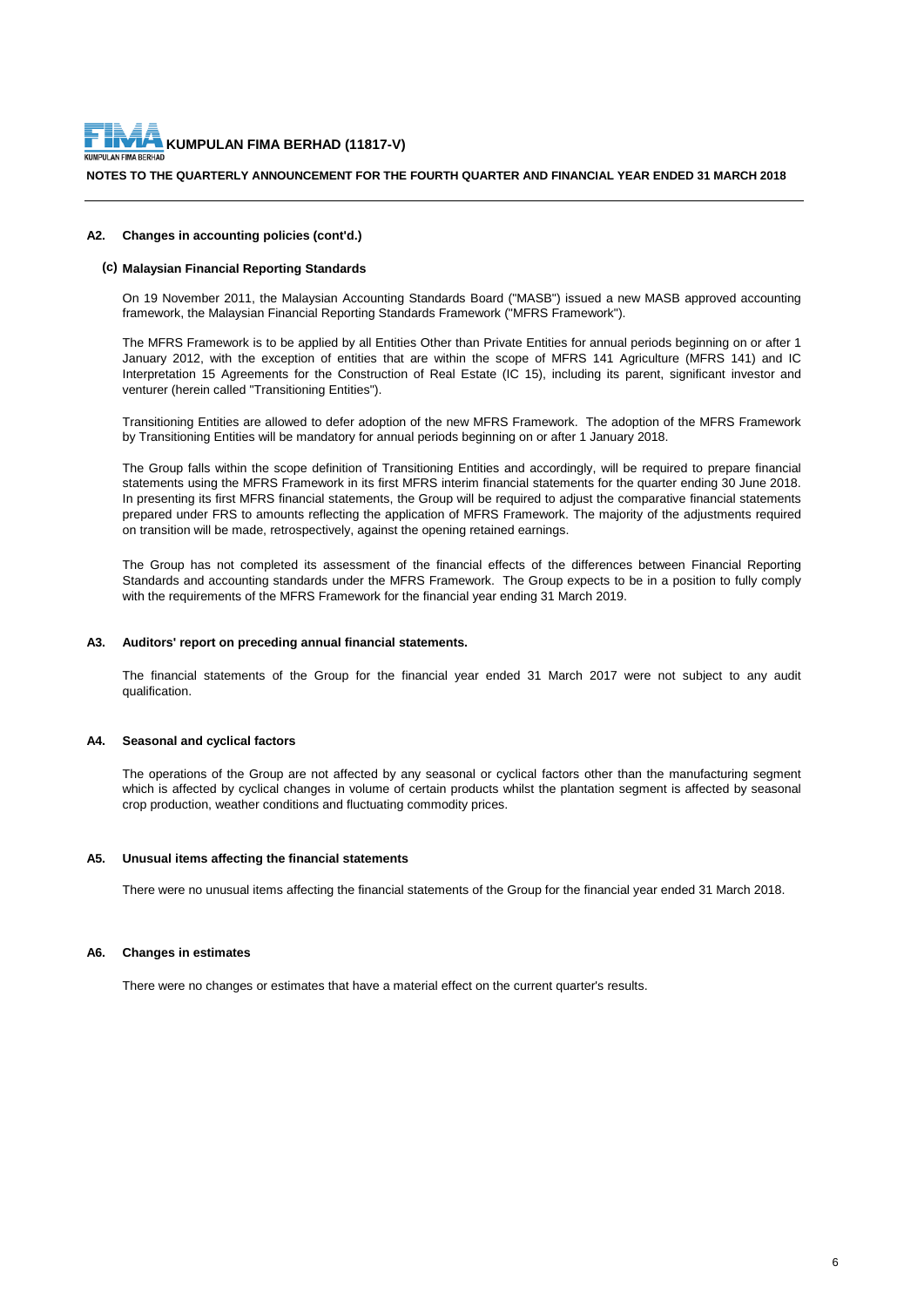**KUMPULAN FIMA BERHAD (11817-V)**<br>KUMPULAN FIMA BERHAD (11817-V) KUM

#### **NOTES TO THE QUARTERLY ANNOUNCEMENT FOR THE FOURTH QUARTER AND FINANCIAL YEAR ENDED 31 MARCH 2018**

#### **A7. Issuances, cancellation, repurchases, resale and repayment of debts and equity securities**

There were no issuances, cancellations, repurchases, resale and repayments of debts and equity securities for the current quarter.

During the current quarter, the Company repurchased of its issued ordinary shares from the open market at an average price of RM1.49 per share. The total transaction paid for the repurchase including transaction costs was RM443,497. Of the total 282,231,600 issued ordinary shares, 296,300 shares are held as treasury shares by the Company.

#### **A8. Dividend paid**

The following dividends were paid during the current and previous corresponding period:

|                       |                                                                | 12 months cumulative |               |
|-----------------------|----------------------------------------------------------------|----------------------|---------------|
|                       |                                                                | 31-03-2018           | 31-03-2017    |
| <b>Final dividend</b> |                                                                | <b>RM'000</b>        | <b>RM'000</b> |
| 2016                  | 9.0% single-tier final dividend<br>(paid on 30 September 2016) | $\,$                 | 25.324        |
| 2017                  | 9.0% single-tier final dividend<br>(paid on 25 September 2017) | 25.401               |               |

#### **A9. Segmental information**

#### **(i) Segmental revenue and results for business segments**

|                          |               | <b>Quarter ended</b> | 12 months cumulative |               |  |
|--------------------------|---------------|----------------------|----------------------|---------------|--|
|                          | 31-03-2018    | 31-03-2017           | 31-03-2018           | 31-03-2017    |  |
| Revenue                  | <b>RM'000</b> | <b>RM'000</b>        | <b>RM'000</b>        | <b>RM'000</b> |  |
| Manufacturing*           | 33,131        | 40,198               | 140,780              | 233,347       |  |
| Plantation               | 43,203        | 40,741               | 153,654              | 146,871       |  |
| <b>Bulking</b>           | 16,233        | 10,067               | 53,535               | 47,461        |  |
| Food                     | 38,175        | 33,902               | 129,267              | 114,257       |  |
| <b>Others</b>            | 8,157         | 7,352                | 21,651               | 23,517        |  |
|                          | 138,899       | 132,260              | 498,887              | 565,453       |  |
| Eliminations             | (6.946)       | (4,961)              | (16,427)             | (18, 239)     |  |
|                          | 131,953       | 127,299              | 482,460              | 547,214       |  |
| <b>Profit before tax</b> |               |                      |                      |               |  |
| Manufacturing*           | 6,290         | 11,182               | 25,478               | 59,608        |  |
| Plantation               | 4,929         | (20, 747)            | 28,342               | (5,957)       |  |
| <b>Bulking</b>           | 8,236         | 3,251                | 24,911               | 20,002        |  |
| Food                     | (1,051)       | (1,636)              | 1,355                | 6,519         |  |
| <b>Others</b>            | (609)         | 762                  | 873                  | 1,638         |  |
|                          | 17,795        | (7,188)              | 80,959               | 81,810        |  |
| Associated companies     | (141)         | 2,037                | (475)                | 2,862         |  |
|                          | 17,654        | (5, 151)             | 80,484               | 84,672        |  |

\* Production and trading of security documents.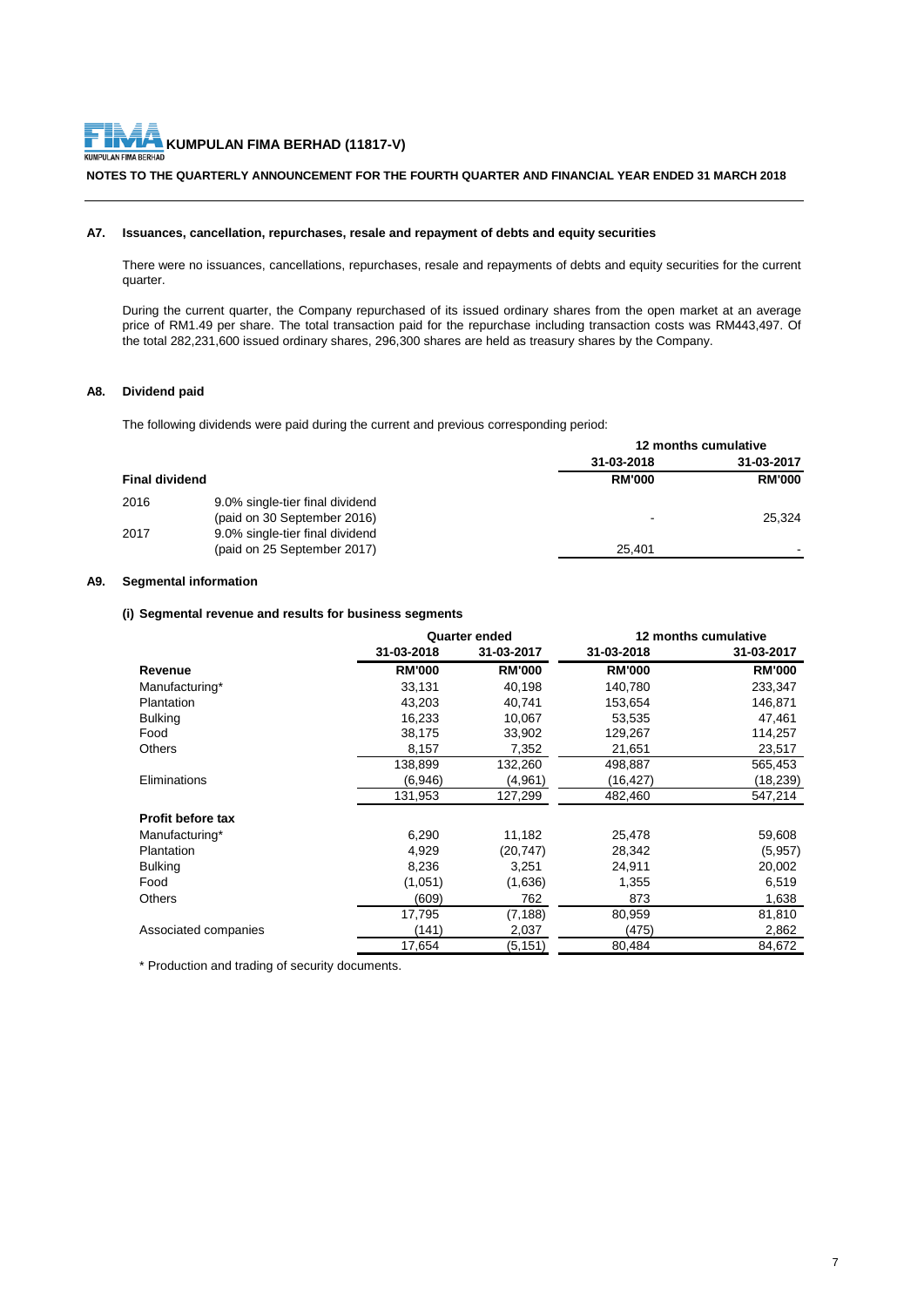### **KUMPULAN FIMA BERHAD (11817-V)**<br>KUMPULAN FIMA BERHAD (11817-V)

#### **NOTES TO THE QUARTERLY ANNOUNCEMENT FOR THE FOURTH QUARTER AND FINANCIAL YEAR ENDED 31 MARCH 2018**

#### **A9. Segmental information (cont'd.)**

#### **(ii) Geographical segments**

|                          |               | <b>Quarter ended</b> |                      | 12 months cumulative |
|--------------------------|---------------|----------------------|----------------------|----------------------|
|                          | 31-03-2018    | 31-03-2017           | 31-03-2018           | 31-03-2017           |
| Revenue                  | <b>RM'000</b> | <b>RM'000</b>        | <b>RM'000</b>        | <b>RM'000</b>        |
| Malaysia                 | 62,614        | 61,741               | 238,192              | 324,032              |
| Indonesia                | 39,756        | 38,057               | 138,020              | 133,213              |
| Papua New Guinea         | 36,529        | 32,462               | 122,675              | 108,208              |
|                          | 138,899       | 132,260              | 498,887              | 565,453              |
| Eliminations             | (6,946)       | (4,961)              | (16,427)             | (18, 239)            |
|                          | 131,953       | 127,299              | 482,460              | 547,214              |
|                          |               |                      |                      |                      |
|                          | Quarter ended |                      | 12 months cumulative |                      |
| <b>Profit before tax</b> | 31-03-2018    | 31-03-2017           | 31-03-2018           | 31-03-2017           |
|                          | <b>RM'000</b> | <b>RM'000</b>        | <b>RM'000</b>        | <b>RM'000</b>        |
| Malaysia                 | 11,661        | 6,821                | 38,749               | 69,725               |
| Indonesia                | 7,502         | (12, 206)            | 41,902               | 6,286                |
| Papua New Guinea         | (1,368)       | (1,803)              | 308                  | 5,799                |
|                          | 17,795        | (7, 188)             | 80,959               | 81,810               |
| Associated companies     | (141)         | 2,037                | (475)                | 2,862                |

|                               | 12 months cumulative<br><b>Preceding year</b> |                    |                                    |                    |
|-------------------------------|-----------------------------------------------|--------------------|------------------------------------|--------------------|
| <b>Assets and liabilities</b> | <b>Current year to date</b><br>31-03-2018     |                    | corresponding period<br>31-03-2017 |                    |
|                               | <b>Assets</b>                                 | <b>Liabilities</b> | <b>Assets</b>                      | <b>Liabilities</b> |
|                               | <b>RM'000</b>                                 | <b>RM'000</b>      | <b>RM'000</b>                      | <b>RM'000</b>      |
| Malaysia                      | 1,432,207                                     | 260,481            | 1,392,962                          | 217,169            |
| Indonesia                     | 93.325                                        | 20.790             | 118,359                            | 19,027             |
| Papua New Guinea              | 147,802                                       | 66,227             | 159,291                            | 64,807             |
|                               | 1,673,334                                     | 347,498            | 1,670,612                          | 301,003            |
| <b>Eliminations</b>           | (505,128)                                     | (176,886)          | (446,336)                          | (103,134)          |
|                               | 1,168,206                                     | 170.612            | 1,224,276                          | 197.869            |

#### **A10. Profit before tax**

The following amounts have been included in arriving at profit before tax:

|                                        |               | <b>Quarter ended</b> | 12 months cumulative |               |
|----------------------------------------|---------------|----------------------|----------------------|---------------|
|                                        | 31-03-2018    | 31-03-2017           | 31-03-2018           | 31-03-2017    |
| Other income                           | <b>RM'000</b> | <b>RM'000</b>        | <b>RM'000</b>        | <b>RM'000</b> |
| Interest income                        | 2,732         | 3,959                | 8,945                | 8,792         |
| Distribution from short term           |               |                      |                      |               |
| cash investments                       | 457           |                      | 457                  |               |
| Negative goodwill on acquisition of    |               |                      |                      |               |
| subsidiaries                           | 275           |                      | 275                  |               |
| <b>Operating expenses</b>              |               |                      |                      |               |
| Depreciation and amortisation          | 12,710        | 8,763                | 24,641               | 33,838        |
| Interest expense                       | 398           | 218                  | 1,500                | 748           |
| Unrealised foreign exchange loss       | 4,800         | 9,117                | 8,438                | 3             |
| Realised forex exchange loss/(gain)    | 1,082         | (1,793)              | 846                  | 682           |
| Impairment loss on:                    |               |                      |                      |               |
| - property, plant and equipments       | 832           | 4,646                | 832                  | 4,646         |
| - biological assets                    |               | 24,779               |                      | 24,779        |
| - trade and other receivables          | 373           | 3,567                | 423                  | 4,102         |
| Write back of impairment loss on       |               |                      |                      |               |
| trade and other receivables            | (2,794)       | (110)                | (2,799)              | (1, 498)      |
| Write down of inventories              | 1,631         | 2,326                | 2,484                | 2,462         |
| Net reversal of provision for warranty | (5, 815)      | (3,305)              | (4,866)              | (2, 287)      |
| Net provision for retirement benefit   |               |                      |                      |               |
| obligation                             | 280           | 256                  | 289                  | 284           |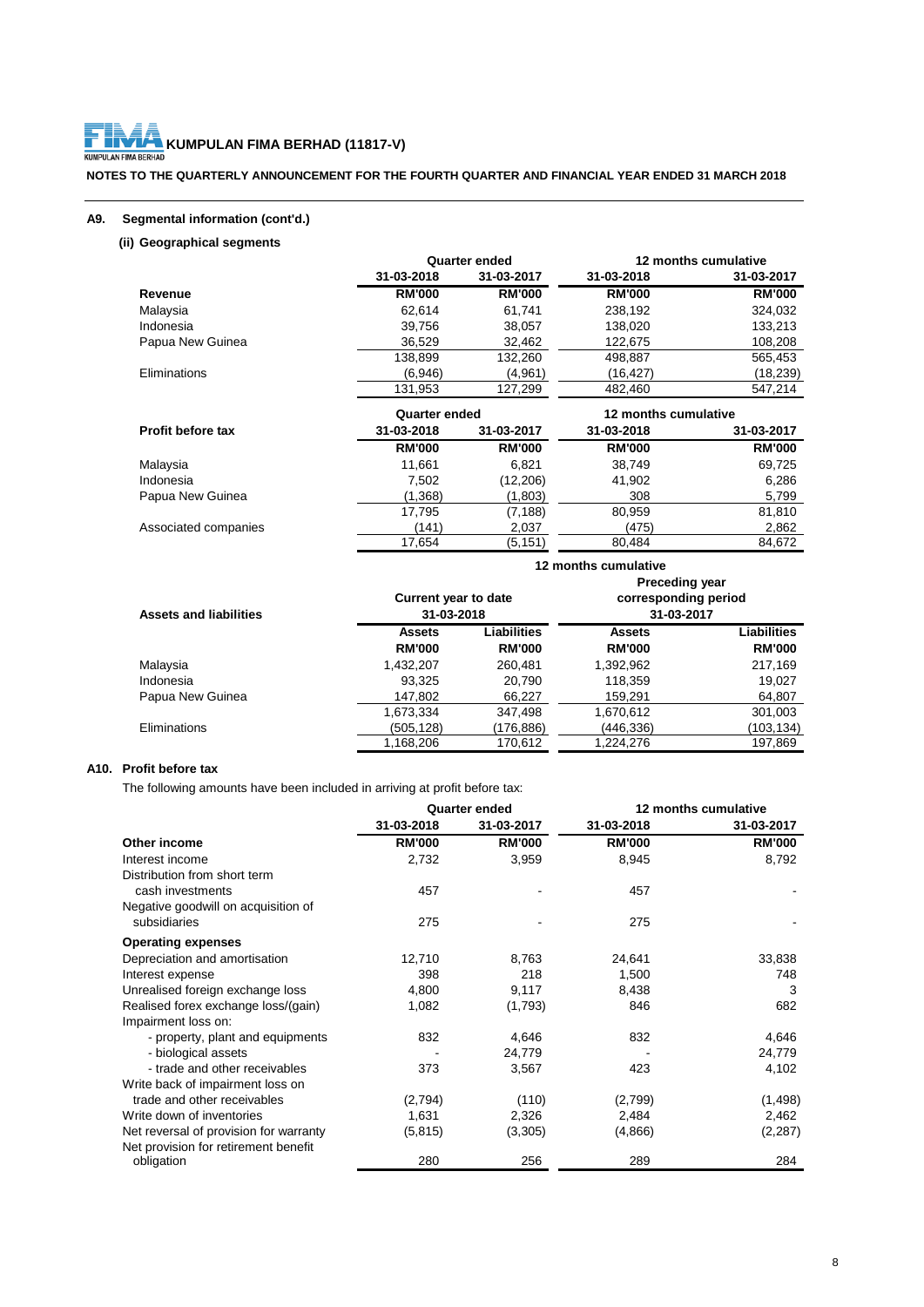

#### **NOTES TO THE QUARTERLY ANNOUNCEMENT FOR THE FOURTH QUARTER AND FINANCIAL YEAR ENDED 31 MARCH 2018**

#### **A11. Valuation of property, plant and equipment**

The valuation of land and building have been brought forward from the last financial statements for the year ended 31 March 2017.

#### **A12. Subsequent events**

There were no material events subsequent to the end of the current quarter.

#### **A13. Inventories**

During the quarter, there is no significant write-down or write-back of inventories except as disclosed in Note A10 as above.

#### **A14. Changes in the composition of the Group**

Saved as disclosed below, there were no changes in the composition of the Group for the current quarter to date including business combinations, acquisition or disposal of subsidiaries and long term investments, restructuring and discontinued operations.

On 29 May 2017, a subsidiary of Fima Corporation Berhad ("FimaCorp"), FCB Plantation Holdings Sdn. Bhd. ("FCBPH") acquired 110 ordinary shares representing the remaining 11% of the equity interest in Next Oasis Sdn. Bhd. ("NOSB"), for a purchase consideration of RM173,000.

On 6 October 2017, FCBPH has entered into a conditional Sale and Purchase Agreement with Java Berhad ("the Vendor") to acquire 1,000,000 ordinary shares or 100% of the total issued and paid-up capital of Java Plantations Sdn. Bhd. ("Java Plantations") for a purchase consideration of RM4,613,941. Java Plantations holds an 80% interest in Ladang Bunga Tanjong Sdn. Bhd. ("LBTSB"), a joint venture company between Java Plantations and Kumpulan Pertanian Kelantan Berhad which operates an oil palm plantation held under the Individual Title Geran 36415, Lot 2429, Mukim Lubok Bongor, Jajahan Jeli, Kelantan measuring approximately 3,289.9 acres or 1,331.0 hectares ("the land"). The lease period for the land is for 66 years and expiring in 28 September 2069. The acquisition was completed on 20 February 2018. On 6 April 2018, Java Plantations has changed its name to FCB Eastern Plantations Sdn. Bhd..

#### **A15. Changes in contingent liabilities**

There were no additional contingent liabilities during the current quarter, except as disclosed in Note B10 herein.

#### **A16. Significant acquisition of property, plant and equipment**

For the current quarter under review the Group's acquisitions of property, plant and equipment are as follows :

|                                                     | <b>Current year</b> |
|-----------------------------------------------------|---------------------|
|                                                     | to date             |
|                                                     | <b>RM'000</b>       |
| Plant and machinery                                 | 5.351               |
| Buildings                                           | 4.964               |
| Equipment, furniture and fittings and motor vehicle | 3,490               |
|                                                     | 13,805              |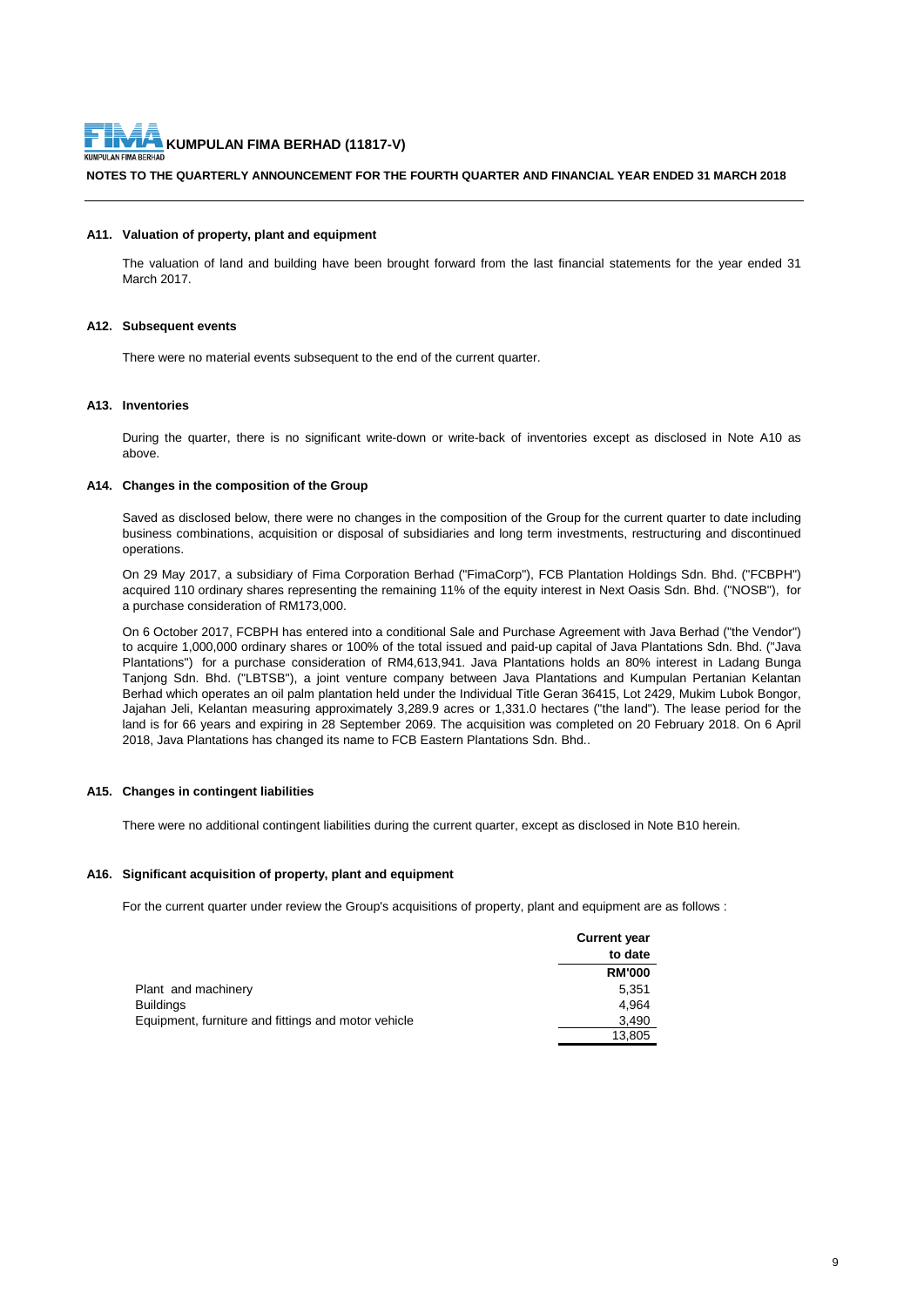# **KUMPULAN FIMA BERHAD (11817-V)**<br>KUMPULAN FIMA BERHAD (11817-V)

#### **NOTES TO THE QUARTERLY ANNOUNCEMENT FOR THE FOURTH QUARTER AND FINANCIAL YEAR ENDED 31 MARCH 2018**

#### **A17. Capital commitments**

The amount of commitments not provided for in the interim financial statements as at 31 March 2018 were as follows:

|                                   | <b>Current year</b> |
|-----------------------------------|---------------------|
|                                   | to date             |
|                                   | <b>RM'000</b>       |
| Property, plant and equipment     |                     |
| - Approved and contracted for     | 2.010               |
| - Approved but not contracted for | 44.249              |

#### **A18. Related party transactions**

The Group's related party transactions during the financial period were as follows:

|                                                                                                                                                                                   | <b>Current year</b> |
|-----------------------------------------------------------------------------------------------------------------------------------------------------------------------------------|---------------------|
|                                                                                                                                                                                   | to date             |
|                                                                                                                                                                                   | <b>RM'000</b>       |
| Rental expenses payable to a subsidiary<br>- Fima Corporation Berhad                                                                                                              | 772                 |
| Advisory services rendered by corporate shareholder<br>- BHR Enterprise Sdn. Bhd.                                                                                                 | 120                 |
| Rental income receivable from a subsidiary<br>- Fima Instanco Sdn. Bhd.                                                                                                           | 120                 |
| Transactions with related parties*<br>- PT Pohon Emas Lestari - Purchase of fresh fruit bunch<br>- Nationwide Express - Delivery services<br>- Nationwide Express - Rental income | 6,563<br>208<br>78  |

\* Related parties by virtue of common shareholders/common directors.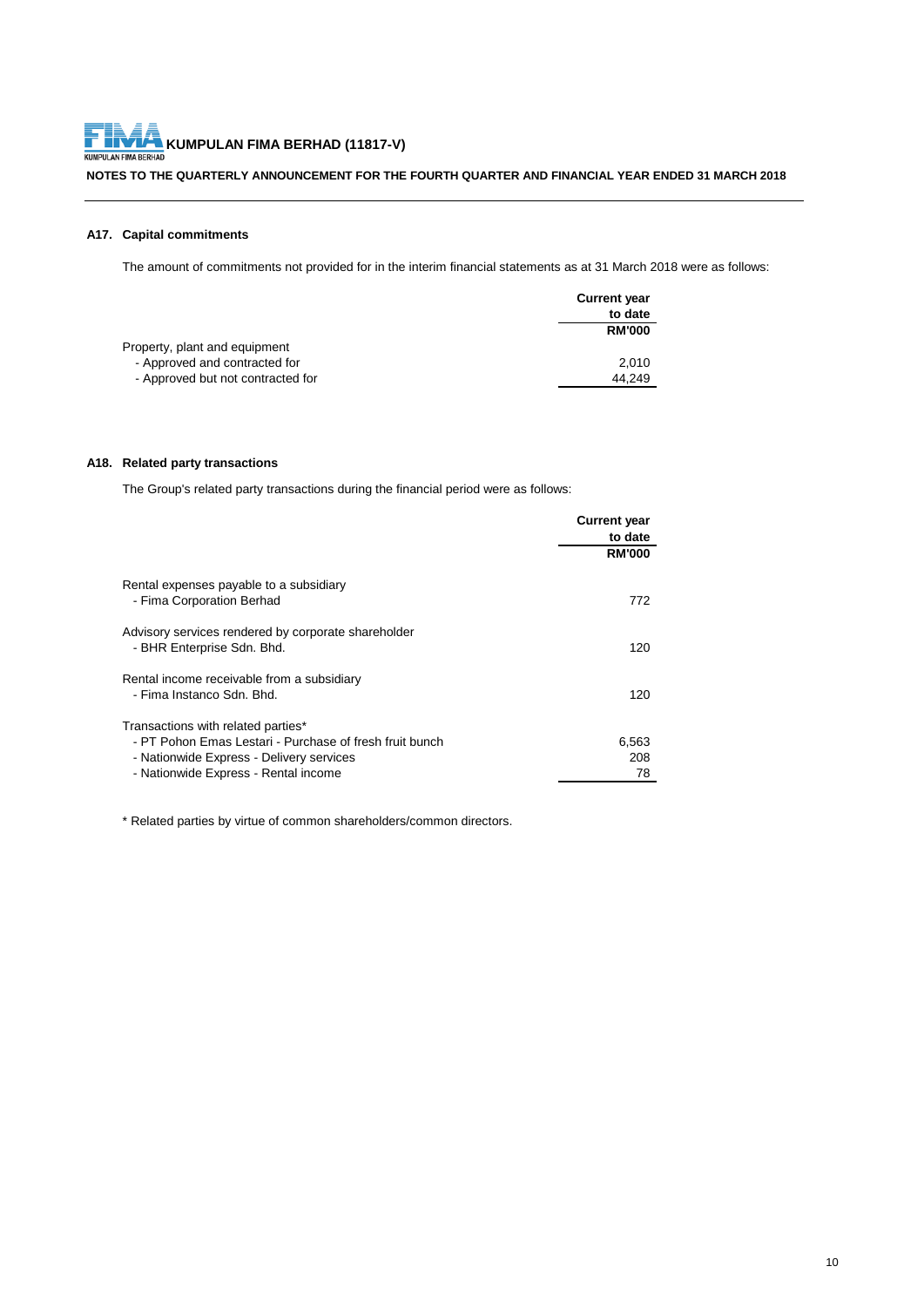

#### **NOTES TO THE QUARTERLY ANNOUNCEMENT FOR THE FOURTH QUARTER AND FINANCIAL YEAR ENDED 31 MARCH 2018**

#### **PART B - Bursa Securities Listing Requirements**

#### **B1. Review of performance**

**Group Performance**

|                   | Current | <b>Previous</b> |          |        |
|-------------------|---------|-----------------|----------|--------|
| (RM Million)      | YTD     | YTD             | Variance | %      |
| Revenue           | 482.46  | 547.21          | (64.75)  | (11.8) |
| Profit before tax | 80.48   | 84.67           | (4.19)   | (4.9)  |

Group revenue for the financial year ended 31 March 2018 decreased to RM482.46 million as compared to RM547.21 million recorded in the corresponding period last year. The decrease of RM64.75 million was attributed to the lower revenue generated by manufacturing division. In line with the decrease in revenue, profit before tax ("PBT") reduced by RM4.19 million to RM80.48 million as compared to last year.

The performance of each business division is as follows:

#### **Manufacturing Division**

|                   | Current | <b>Previous</b> |          |        |
|-------------------|---------|-----------------|----------|--------|
| (RM Million)      | YTN     | YTN             | Variance | %      |
| Revenue           | 140.78  | 233.35          | (92.57)  | (39.7) |
| Profit before tax | 25.48   | 59.61           | (34.13)  | (57.3) |

Revenue from **Manufacturing Division** declined by 39.7% to RM140.78 million from RM233.35 million recorded last year, primarily due to expiration of the contract to supply certain travel documents in the first quarter FY2018. On the back of lower revenue, PBT decreased by 57.3% to RM25.48 million, from RM59.61 million posted last year.

#### **Plantation Division**

|                                | Current | <b>Previous</b> |          |         |
|--------------------------------|---------|-----------------|----------|---------|
| (RM Million)                   | YTD     | YTD             | Variance | $\%$    |
| Revenue                        |         |                 |          |         |
| Indonesia                      |         |                 |          |         |
| - Crude palm oil (CPO)         | 118.44  | 115.08          | 3.36     | 2.9     |
| - Crude palm kernel oil (CPKO) | 19.58   | 18.13           | 1.45     | 8.0     |
| Malaysia                       |         |                 |          |         |
| - Fresh fruit bunch (FFB)      | 12.50   | 10.94           | 1.56     | 14.3    |
| - Pineapple                    | 3.13    | 2.72            | 0.41     | 15.1    |
| Total                          | 153.65  | 146.87          | 6.78     | 4.6     |
| <b>Profit before tax</b>       | 28.34   | (5.96)          | 34.30    | (575.5) |
| FFB produced (mt)              | 198.294 | 149,753         | 48.541   | 32.4    |
| FFB yield/ha (mt)              | 24.57   | 20.35           | 4.21     | 20.7    |
| Cost of FFB produced (RM/mt)   | 297.46  | 346.46          | (49.00)  | (14.1)  |
| CPO produced (mt)              | 51,887  | 41,619          | 10,268   | 24.7    |
| CPO extraction rate (%)        | 22.09   | 22.70           | (0.61)   | (2.7)   |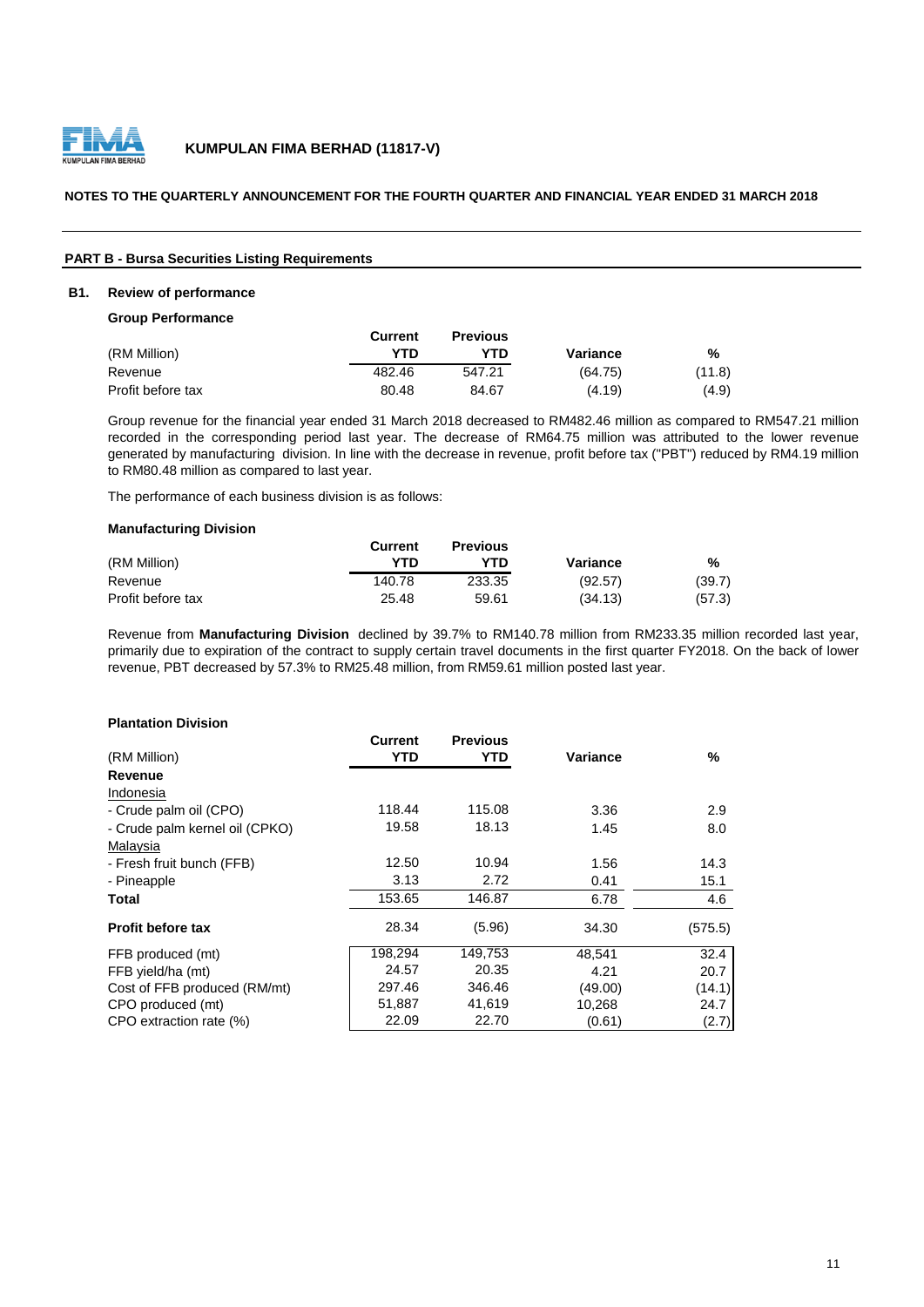

#### **NOTES TO THE QUARTERLY ANNOUNCEMENT FOR THE FOURTH QUARTER AND FINANCIAL YEAR ENDED 31 MARCH 2018**

#### **B1. Review of performance (cont'd.)**

| <b>Plantation Division (cont'd.)</b>              |                              |                               |          |        |
|---------------------------------------------------|------------------------------|-------------------------------|----------|--------|
|                                                   | <b>Current</b><br><b>YTD</b> | <b>Previous</b><br><b>YTD</b> | Variance | %      |
| <b>Sales Quantity (mt)</b>                        |                              |                               |          |        |
| - CPO                                             | 50,275                       | 43,647                        | 6,628    | 15.2   |
| - CPKO                                            | 4,417                        | 3,076                         | 1,341    | 43.6   |
| Average CIF selling price,<br>net of duty (RM/mt) |                              |                               |          |        |
| - CPO                                             | 2,342                        | 2,625                         | (283)    | (10.8) |
| - CPKO                                            | 4,431                        | 5,894                         | (1, 463) | (24.8) |
| Palm profiles (ha)                                |                              |                               |          |        |
| - Mature                                          | 8,684.5                      | 7,716.4                       |          |        |
| - Immature                                        | 5,446.5                      | 5,491.1                       |          |        |
| Total planted area                                | 14,131.0                     | 13.207.5                      |          |        |

Revenue from **Plantation Division** increased by 4.6% to RM153.65 million as compared to the corresponding period last year, primarily attributable to higher sales of all products segment. The division posted a PBT of RM28.34 million higher than last year, mainly due to improvement of FFB yield/ha and impairment made of RM29.4 million on property, plant and equipment and biological assets in preceding financial year, pursuant to Ministerial Order as disclosed in Note B10(i).

Our plantation estates in Malaysia which are still in the process of land development or palm planting registered a total pretax loss of RM7.13 million as compared to RM6.01 million pretax loss recorded in the same corresponding period last year.

#### **Bulking Division**

|                   | Current | <b>Previous</b> |          |      |
|-------------------|---------|-----------------|----------|------|
| (RM Million)      | YTD     | YTD.            | Variance | %    |
| Revenue           | 53.54   | 47.46           | 6.08     | 12.8 |
| Profit before tax | 24.91   | 20.00           | 4.91     | 24.6 |

Revenue from **Bulking Division** increased by RM6.08 million (or 12.8%) to RM53.54 million from RM47.46 million recorded last year. The increase was mainly attributed to higher contribution from the industrial chemical, edible oil and technical fats segments. In line with the increase in revenue, the division posted a higher PBT by RM4.91 million (or 24.6%) to RM24.91 million.

#### **Food Division**

| (RM Million)           | <b>Current</b><br>YTD | <b>Previous</b><br>YTD | Variance | %      |
|------------------------|-----------------------|------------------------|----------|--------|
| <b>Revenue</b>         |                       |                        |          |        |
| Papua New Guinea (PNG) | 122.68                | 108.21                 | 14.47    | 13.4   |
| Malaysia               | 6.59                  | 6.05                   | 0.54     | 8.9    |
|                        | 129.27                | 114.26                 | 15.01    | 13.1   |
| Profit before tax      | 1.36                  | 6.52                   | (5.16)   | (79.1) |

**Food Division**'s revenue increased by RM15.01 million (or 13.1%) to RM129.27 million, as compared to RM114.26 million recorded in the previous financial year. The increase in revenue was mainly due to the higher local sales of canned tuna as well as export of tuna products. However, results of the division declined by RM5.16 million as compared to the same period last year, mainly attributed to unrealised forex loss of RM8.20 million (FY2017: unrealised forex gain of RM1.16 million).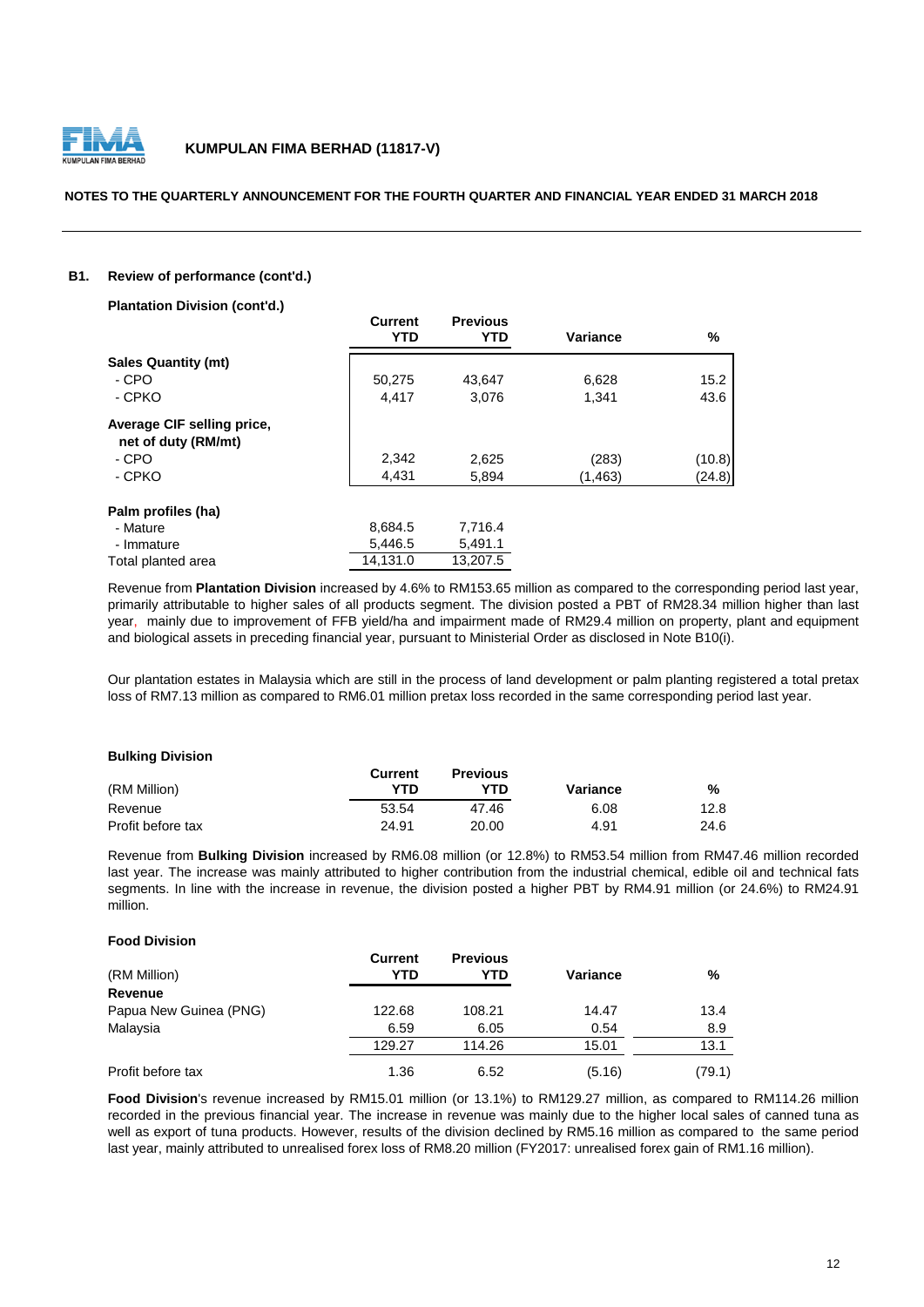

#### **NOTES TO THE QUARTERLY ANNOUNCEMENT FOR THE FOURTH QUARTER AND FINANCIAL YEAR ENDED 31 MARCH 2018**

#### **B2. Comparison with preceding quarter's results**

| <b>Group Performance</b> |         |                  |          |        |
|--------------------------|---------|------------------|----------|--------|
|                          | QTR 4   | QTR <sub>3</sub> |          |        |
| (RM Million)             | FY 2018 | FY 2018          | Variance | %      |
| Revenue                  | 131.95  | 111.96           | 19.99    | 17.9   |
| Profit before tax        | 17.65   | 22.36            | (4.71)   | (21.1) |

The Group's revenue increased by RM19.99 million to RM131.95 million compared to the preceding quarter, as a result of the higher revenue recorded by all divisions.

Despite higher revenue recorded in the current quarter, the Group's PBT decreased by RM4.71 million to RM17.65 million as compared to RM22.36 million recorded in the preceding quarter. This is mainly attributed to lower profit contribution from plantation and food division.

The performance of each business division is as follows:

#### **Manufacturing Division**

|                   | OTR <sub>4</sub> | OTR <sub>3</sub> |          |      |
|-------------------|------------------|------------------|----------|------|
| (RM Million)      | FY 2018          | FY 2018          | Variance | %    |
| Revenue           | 33.13            | 32.94            | 0.19     | 0.6  |
| Profit before tax | 6.29             | 4.38             | 1.91     | 43.6 |

**Manufacturing Division**'s revenue has slightly increased by 0.6% in the current quarter compared to the preceding quarter. In line with the increase in revenue, PBT registered for the current quarter was higher by RM1.91 million or 43.6% due to reversal of provision for warranty of RM5.8 million mitigated by higher export duty on foreign passport and inventories written down of RM3.1 million and RM1.6 million respectively in the current quarter.

#### **Plantation Division**

|                                                   | QTR <sub>4</sub> | QTR <sub>3</sub> |          |        |
|---------------------------------------------------|------------------|------------------|----------|--------|
| (RM Million)                                      | FY 2018          | FY 2018          | Variance | $\%$   |
| <b>Revenue</b>                                    |                  |                  |          |        |
| Indonesia                                         |                  |                  |          |        |
| - CPO                                             | 34.54            | 23.31            | 11.23    | 48.2   |
| - CPKO                                            | 5.20             | 4.69             | 0.51     | 10.9   |
| Malaysia                                          |                  |                  |          |        |
| - Fresh fruit bunch                               | 2.59             | 3.68             | (1.09)   | (29.6) |
| - Pineapple                                       | 0.87             | 0.89             | (0.02)   | (2.2)  |
| Total                                             | 43.20            | 32.57            | 10.63    | 32.6   |
| <b>Profit before tax</b>                          | 4.93             | 7.28             | (2.35)   | (32.3) |
| <b>Sales Quantity (mt)</b>                        |                  |                  |          |        |
| - CPO                                             | 13,983           | 11,035           | 2,948    | 26.7   |
| - CPKO                                            | 1,023            | 1,016            | 7        | 0.7    |
| Average CIF selling price,<br>net of duty (RM/mt) |                  |                  |          |        |
| - CPO                                             | 2,473            | 2,099            | 374      | 17.8   |
| - CPKO                                            | 5,084            | 4,623            | 461      | 10.0   |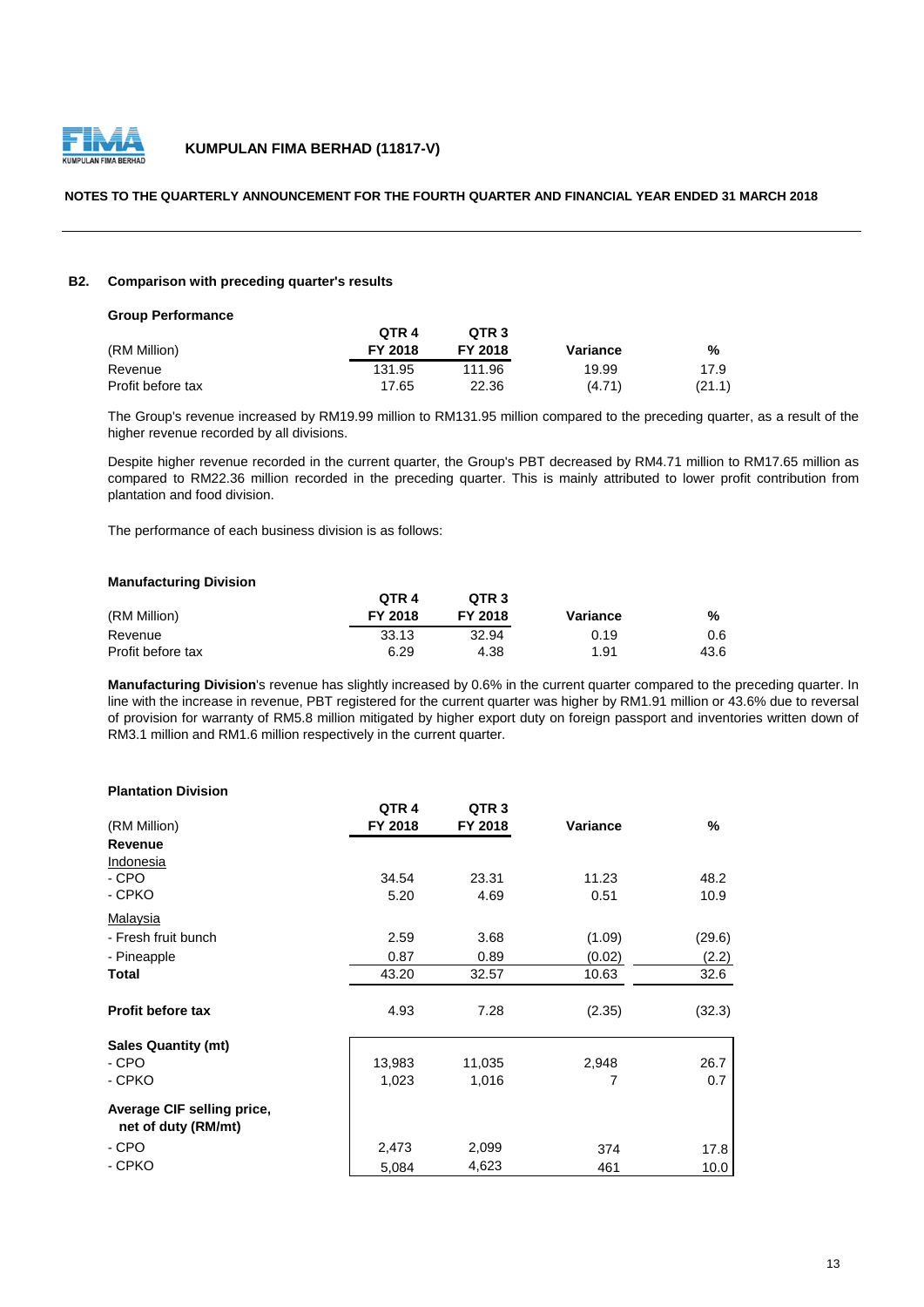

#### **NOTES TO THE QUARTERLY ANNOUNCEMENT FOR THE FOURTH QUARTER AND FINANCIAL YEAR ENDED 31 MARCH 2018**

#### **B2. Comparison with preceding quarter's results (cont'd.)**

#### **Plantation Division (cont'd.)**

Plantation Division's revenue for the quarter has increased by RM10.63 million to RM43.20 million, mainly attributable to higher sales volume of CPO. However, PBT recorded was lower by 32.3% to RM4.93 million from RM7.28 million in last quarter, mainly due to impairment made on new completed building constructed within affected area by Ministerial Order as disclosed in Note B10(i) and additional withholding tax payable of RM4.2 million.

#### **Bulking Division**

**Food Division**

|                   | QTR <sub>4</sub> | QTR <sub>3</sub> |          |     |
|-------------------|------------------|------------------|----------|-----|
| (RM Million)      | FY 2018          | FY 2018          | Variance | %   |
| Revenue           | 16.23            | 14.77            | 1.46     | 9.9 |
| Profit before tax | 8.24             | 7.55             | 0.69     | 9.1 |

Revenue from **Bulking Division** of RM16.23 million was 9.9% higher than the preceding quarter. The increase in the results was due to higher revenue generated by most of products segment. In line with increase in revenue, PBT increased by 9.1% or RM0.69 million over the preceding quarter.

| <b>Food Division</b>     |                  |                  |                 |         |
|--------------------------|------------------|------------------|-----------------|---------|
|                          | QTR <sub>4</sub> | QTR <sub>3</sub> |                 |         |
| (RM Million)             | FY 2018          | FY 2018          | <b>Variance</b> | %       |
| Revenue                  |                  |                  |                 |         |
| <b>PNG</b>               | 36.53            | 28.58            | 7.95            | 27.8    |
| Malaysia                 | 1.65             | 1.76             | (0.11)          | (6.5)   |
|                          | 38.18            | 30.34            | 7.84            | 25.8    |
| (Loss)/profit before tax | (1.05)           | 0.97             | (2.02)          | (208.2) |

Revenue from **Food Division** increased by RM7.84 million (or 25.8%) to RM38.18 million as compared to the preceding quarter mainly due to higher sales volume of mackerel and tuna products. However, the division registered loss before tax of RM1.05 million during the quarter, as a result of forex loss recognised amounting to RM5.5 million.

#### **B3. Prospects**

The Directors expect the performance of the Group to be challenging for the next financial year. The prospect of each business division for the next financial year is as follows:

The Board recognises the challenges ahead faced by **Manufacturing Division** following the expiration of a supply contract for a certain travel document. The division will continue its concerted efforts to establish new strategic alliances to develop new products and solutions to complement its existing products.

**Plantation Division.** The overall performance of the oil palm production and processing is very much influenced by the palm oil price. In view of the current prevailing palm oil prices, the outlook for oil palm production and processing is expected to be satisfactory.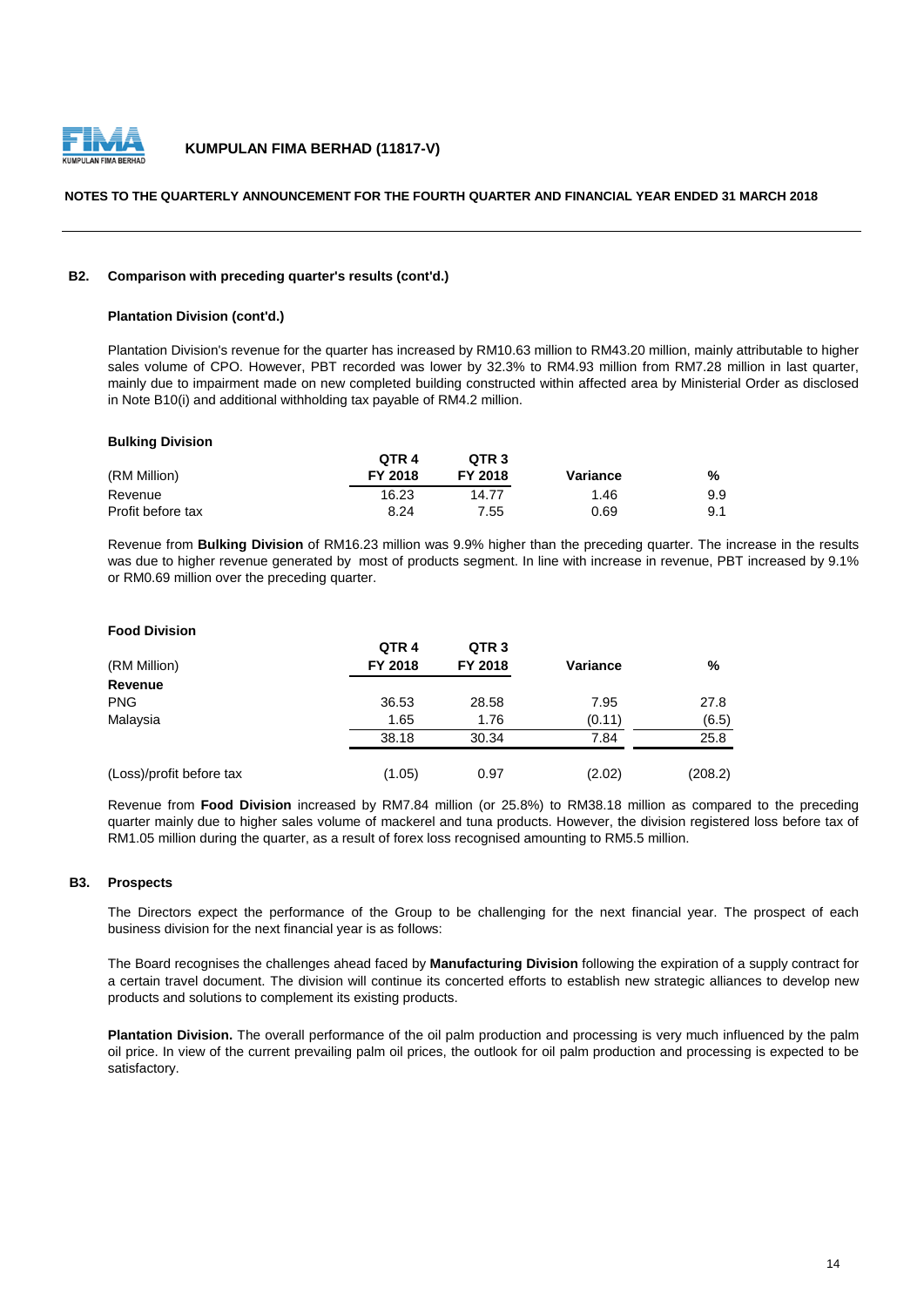

#### **NOTES TO THE QUARTERLY ANNOUNCEMENT FOR THE FOURTH QUARTER AND FINANCIAL YEAR ENDED 31 MARCH 2018**

#### **B3. Prospects (cont'd.)**

**Bulking Division.** The demand for storage is expected to improve slightly with the increase in palm oil stock level nationwide. The division is looking at securing more long term contracts with customers as well as handling higher margin products.

**Food Division** faces many challenges ahead, particularly in Papua New Guinea where the division's main operation is located, amidst intense market competition from cheaper imported products and currency fluctuation. The division will continue to focus on operational efficiency, productivity and margin improvements, and cost control as well as emphasising on quality, service and delivery.

#### **B4. Explanatory notes on variances with profit forecasts or profit guarantees**

The Group did not issue any profit forecast and/or profit guarantee to the public.

#### **B5. Income tax expense**

|                  | <b>Current</b> | <b>Current</b> |
|------------------|----------------|----------------|
|                  | year           | year           |
|                  | quarter        | to date        |
|                  | 31-03-2018     | 31-03-2018     |
|                  | <b>RM'000</b>  | <b>RM'000</b>  |
| Current taxation | 11,099         | 31,717         |

The effective tax rate on the Group's profit to date is higher than the statutory tax rate mainly due to certain expenses disallowed for taxation purposes and no group relief.

#### **B6. Profits/(losses) on sale of unquoted investments and/or properties**

There were no sale of unquoted investments and/or properties during the current quarter.

#### **B7. Purchase or disposal of quoted securities**

There were no purchase or disposal of quoted securities during the current quarter.

#### **B8. Corporate proposals**

#### **(a) Status of corporate proposal**

There is no corporate proposal announced but not completed at the date of this report.

#### **(b) Utilisation of proceeds raised from any corporate proposal**

Not applicable.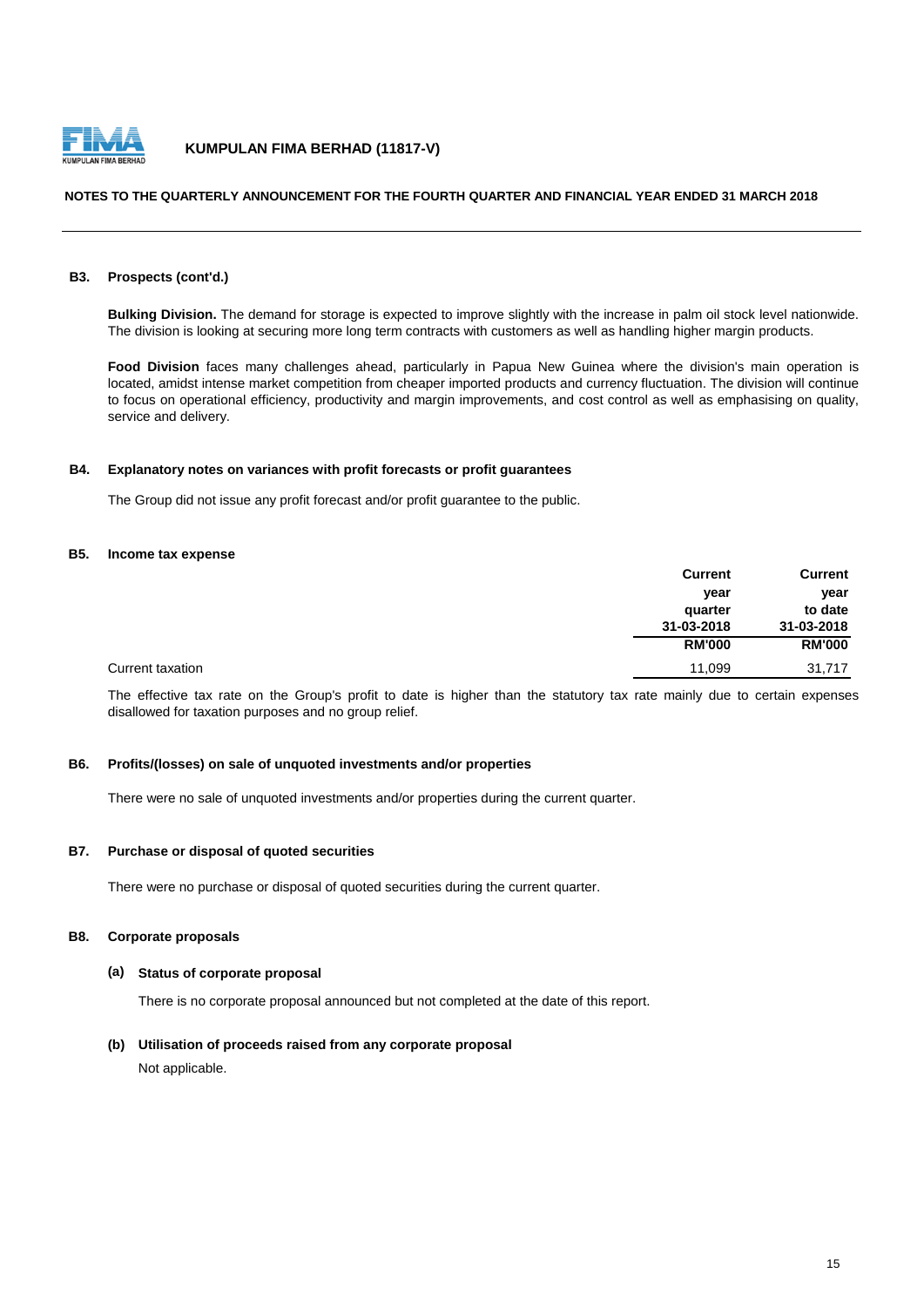

#### **NOTES TO THE QUARTERLY ANNOUNCEMENT FOR THE FOURTH QUARTER AND FINANCIAL YEAR ENDED 31 MARCH 2018**

#### **B9. Borrowings and debt securities**

|                                   | As at<br>31-03-2018<br><b>RM'000</b> | As at<br>31-03-2017<br><b>RM'000</b> |
|-----------------------------------|--------------------------------------|--------------------------------------|
| Secured:                          |                                      |                                      |
| Non-current                       |                                      |                                      |
| *Obligations under finance leases | 15.588                               | 16,176                               |
| <b>Current</b>                    |                                      |                                      |
| *Obligations under finance leases | 611                                  | 624                                  |
| Bankers' acceptance               | 8,419                                | 9,516                                |
| Short term revolving credit       | 25,000                               | 5,000                                |
|                                   | 34,030                               | 15,140                               |
|                                   | 49,618                               | 31,316                               |

\* The obligations under finance leases are in respect of the following land lease:

- (i) A 99 year land lease granted to subsidiary, Gabungan Warisan Sdn. Bhd. to develop approximately 249.8 ha of land in Kuala Krai, Kelantan Darul Naim. The lease expires on 2 July 2112.
- (ii) Sub-leases granted to subsidiaries, Taka Worldwide Trading Sdn. Bhd. and Etika Gangsa Sdn. Bhd. over 2 parcels of land measuring approximately 404.6 ha, deemed suitable for oil palm cultivation, situated in Mukim Relai, Jajahan Gua Musang, Kelantan for a term of 66 years expiring 5 March 2075, with an option to renew for a further period of 33 years.
- (iii) A 60 year lease granted to subsidiary, R.N.E. Plantation Sdn Bhd over 1 plot of agricultural land measuring 2,000 ha located at Sungai Siput, Daerah Kuala Kangsar, Perak. The lease will expire on 3 August 2075, with an option to renew for a further 30 years.

#### **B10. Changes in material litigations**

Pending material litigation since preceding quarter is as follows:

(i) On 21 October 2016, a subsidiary, Fima Corporation Berhad ("FimaCorp") announced that its Indonesian subsidiary, PT Nunukan Jaya Lestari ("PTNJL") has institued legal proceedings to challenge the order issued by the Menteri Agraria dan Tata Ruang/Kepala Badan Pertanahan Nasional ('Defendant") ("Ministerial Order") to revoke PTNJL's land title Hak Guna Usaha No. 01/Nunukan Barat ("HGU") with immediate effect.

The Ministerial Order was on the basis that the HGU was improperly issued due to administrative irregularities performed by certain officers of the Badan Pertanahan Nasional Provinsi Kalimantan Timur at the time of the issuance of the HGU in 2003, resulting in parts of the area within the HGU to overlap with foresty areas. PTNJL's planted area affected by the Ministerial Order measures 3,691.9 hectare.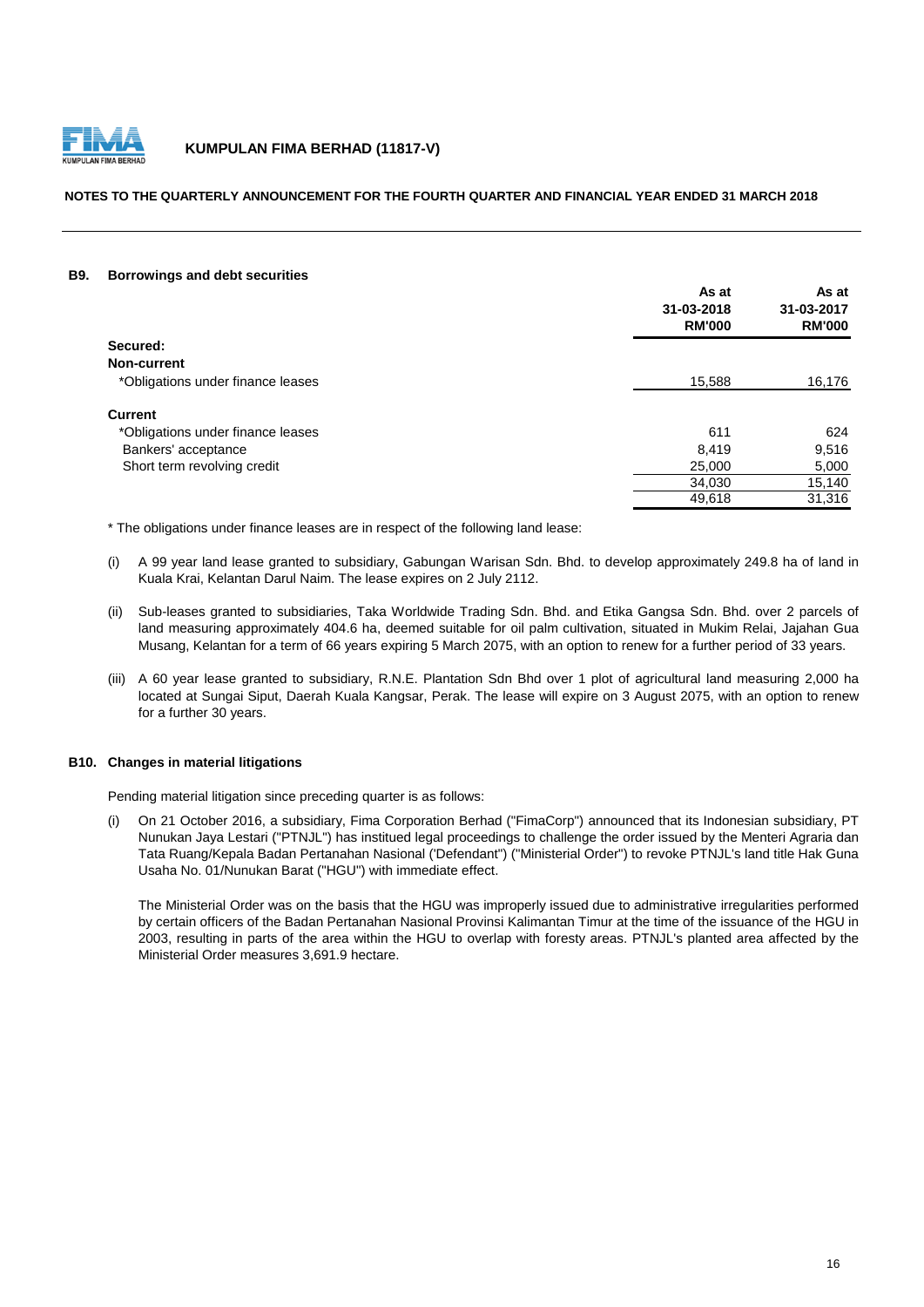

#### **NOTES TO THE QUARTERLY ANNOUNCEMENT FOR THE FOURTH QUARTER AND FINANCIAL YEAR ENDED 31 MARCH 2018**

#### **B10. Changes in material litigations (cont'd.)**

On 21 October 2016, PTNJL filed an application in the Pengadilan Tata Usaha (State Administrative Court) in Jakarta, Indonesia seeking an order to annul the Ministerial Order. Simultaneously, in the said application, PTNJL has also sought an order from State Administrative Court to postpone the enforcement of the Ministerial Order pending full and final determination of the matter by the Indonesian courts. The Defendant, together with a third party interverner, PT Adindo Hutani Lestari, have filed a defence against the said suit.

On 13 June 2017, the State Administrative Court dismissed the application filed by PTNJL to annul the Ministerial Order. Subsequently on 24 July 2017, PTNJL filed and appeal to the Pengadilan Tinggi Tata Usaha Negara Jakarta to appeal against the decision of the State Adminstrative Court.

The Pengadilan Tinggi Tata Usaha Negara Jakarta vide its written decision dated 11 December 2017 (which was received by the Company's solicitors on 2 January 2018 and subsequently forwarded to the Company on 3 January 2018):

- (a) has partly allowed PTNJL's appeal against the State Administrative Court's decision, with costs;
- (b) has declared that the Ministerial Order revoking PTNJL's HGU to be void, save for the areas overlapping with forestry areas/third party interests measuring 5,138 hectares; and
- (c) has ordered the Defendant to revoke the Ministerial Order save for the areas overlapping with forestry areas/third party interests measuring 5,138 hectares.

On 23 January 2018, PTNJL has filed its appeal in respect of the aforesaid decision to the Mahkamah Agung Republik Indonesia after having filed a notice of its intention to do so earlier.

Notwithstanding the Ministerial Order, the local government in Kabupaten Nunukan, in the interest of good order, has given its undertaking and allowed PTNJL to continue to lawfully operate its plantation operations until the final determination of the matter by the Indonesian courts. Based on the current circumstances, the Board is of the opinion that the Ministerial Order will not have any immediate operational and financial impact on the Group.

(ii) Following the termination of the Tenancy Agreement by Malaysia Airports Holding Berhad ("MAHB") on 11 May 2000, a subsidiary, FimaCorp, as the Principal Tenant issued a termination notice dated 15 May 2000 to all its respective subtenants at Airtel Complex, Subang.

Pursuant to the above, on 28 September 2001, FimaCorp was served a Writ of Summons dated 9 August 2001 from a tenant ("Plaintiff") claiming for a compensation sum of approximately RM2.12 million being the renovation costs and general damages arising from the early termination of the Tenancy Agreement at Airtel Complex, in Subang. The Board of FimaCorp had sought the advice of the solicitors and was of the opinion that there should be no compensation payable to the Plaintiff as the demised premises was acquired by a relevant authority, MAHB, which was provided in the Tenancy Agreement between FimaCorp and the Plaintiff.

On 11 November 2008, the Court had disposed off this matter summarily in favour of the Plaintiff and on 4 March 2009, FimaCorp had filed its Record of Appeal to the Court of Appeal to appeal against the decision.

The subsidiary had made full provision for the compensation claim of RM2.12 million in the financial year ended 31 March 2009.

On 27 September 2011, the Court of Appeal had allowed FimaCorp's appeal against the decision handed down by the High Court. However, the Court of Appeal had directed that the matter be remitted back to the High Court for a full trial. There has been no development since 27 September 2011.